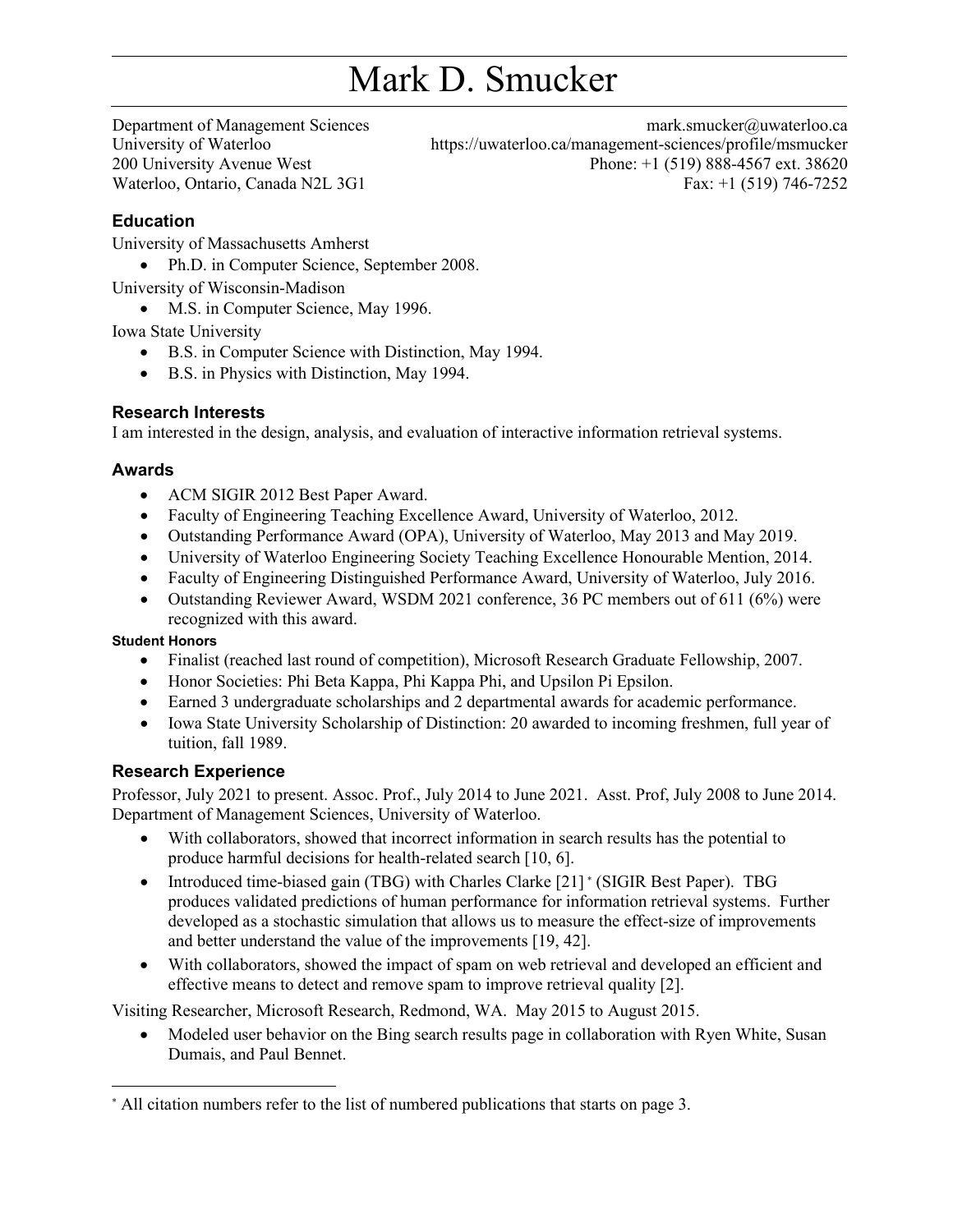Graduate Research Assistant, Center for Intelligent Information Retrieval, University of Massachusetts Amherst. Advisor: James Allan. August 2003 to June 2008.

- Studied find-similar ("more like this" or "related articles") and found it to have the potential to match the performance of multiple item relevance feedback [\[26\]](#page-4-0).
- Studied statistical significance tests for information retrieval evaluation and showed that researchers should be careful in their use of the Wilcoxon and sign tests [\[24\]](#page-4-1).

Undergraduate, Iowa State University, Ames, Iowa, 1993-1995, and Graduate Research Assistant, Los Alamos National Lab's Center for Nonlinear Studies, Los Alamos, New Mexico, summer 1994.

• Discovered and analyzed social networks in a system that modeled social choice and refusal [\[5,](#page-2-1) [28,](#page-4-2) [95\]](#page-10-0). Studied the effect of population structures on genetic algorithms [\[27\]](#page-4-3).

# **Teaching Experience**

Department of Management Sciences, University of Waterloo. July 2008 to present.

- Developed and taught 5 new courses: Introduction to Computer Programming (GENE/MSCI) 121), Data Structures and Algorithms (MSCI 240), Databases and Software Design (MSCI 245), Data Mining (MSCI 446), and Information Retrieval (MSCI 541 / 720).
- In 2015, revised Principles of Software Engineering (MSCI 342) to focus on Agile software development as a team. Student run class profiles in 2020 and 2021 found MSCI 342 to be the most useful core (required) course in the Management Engineering degree program.

Department of Computer Science, University of Massachusetts Amherst. Spring 2007.

• Fully responsible for all aspects of a 1-credit, 8-week long, C++ programming course.

Department of Computer Sciences, University of Wisconsin-Madison. Fall 1994 to spring 1996.

- Taught C++ programming: two sections fall 1995-spring 1996, and one section, spring 1995.
- Earned an average score of  $4.6 / 5$  for "would recommend instructor" on student evaluations spring 1996. Only 2 of the other 14 instructors received higher ratings.
- Worked as computer lab consultant supporting students, fall 1994 and summer 1995.

# **Industry Experience**

Software Contractor, Seattle, WA. May 2002 to July 2003.

• Wrote specifications and worked directly with customers to determine requirements. Wrote custom software related to e-mail programs for Jetstream Software.

Senior Research Analyst, Avenue A, Inc., Seattle, WA. September 1999 to April 2002.

- Performed data analyses across advertisers and answered specific client questions.
- Originated idea for a distributed cluster to allow high speed, scalable processing of terabytes worth of click-stream data. This architecture became a core part of Avenue A's service offering.

Software Design Engineer, Microsoft, Redmond, WA. April 1998 to September 1999.

• Worked as both engineer and program manager in an advanced technology team creating software that adapted to user behavior.

Engineer, Firefly (aka Agents, Inc.), Cambridge, MA. June 1996 to April 1998 (acquired by Microsoft).

• Wrote front end for a part of My Yahoo that provided website recommendations via collaborative filtering. Performed analyses of server load and evaluation of the quality of recommendations.

# **Professional Licence**

• Limited Engineer Licence (LEL) in the area of Software, Professional Engineers Ontario. 2011present.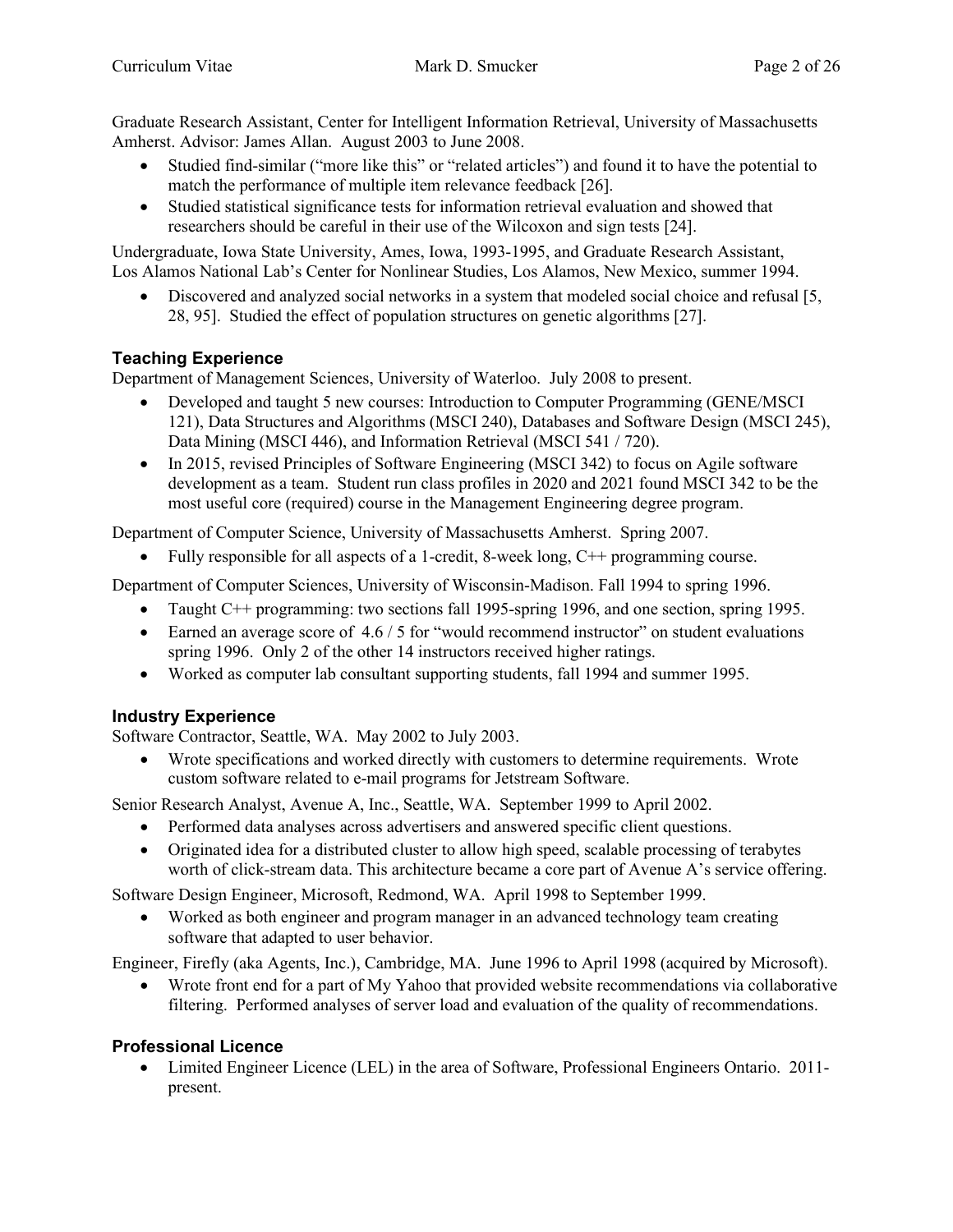# **Publications**

Google Scholar profile:<https://scholar.google.com/citations?user=BgiGGQQAAAAJ&hl=en> DBLP:<https://dblp.org/pid/07/801.html> ACM:<https://dl.acm.org/profile/81100457054> ORCID <https://orcid.org/0000-0003-4968-6405>

# *Book Chapters*

1. Mark D. Smucker. "Information Representation," Chapter 5 of *Interactive Information Seeking, Behaviour and Retrieval*, Editors: Ian Ruthven and Diane Kelly, Facet Publishing, 2011, pp. 77-94. (Invited by Editors) <https://doi.org/10.29085/9781856049740.007> , [Google](https://books.google.ca/books?id=Kd8qDgAAQBAJ&lpg=PA96&ots=DzHJ3t0RNo&dq=Information%20Representation%20smucker&pg=PA77#v=onepage&q=Information%20Representation%20smucker&f=false)  [Books](https://books.google.ca/books?id=Kd8qDgAAQBAJ&lpg=PA96&ots=DzHJ3t0RNo&dq=Information%20Representation%20smucker&pg=PA77#v=onepage&q=Information%20Representation%20smucker&f=false)

# *Journal Articles*

- <span id="page-2-0"></span>2. Charles L. A. Clarke, Alexandra Vtyurina, and Mark D. Smucker. 2021. Assessing Top-k Preferences. ACM Transactions on Information Systems (TOIS). 39, 3, Article 33 (July 2021), 21 pages.<https://doi.org/10.1145/3451161>
- 3. Haotian Zhang, Gordon V. Cormack, Maura R. Grossman, and Mark D. Smucker. "Evaluating Sentence-Level Relevance Feedback for High-Recall Information Retrieval," Information Retrieval Journal, Aug 2019, 26 pages. <https://doi.org/10.1007/s10791-019-09361-0>
- 4. Gordon V. Cormack, Mark D. Smucker, and Charles L. A. Clarke. "Efficient and Effective Spam Filtering and Re-Ranking for Large Web Datasets," Information Retrieval Journal, Volume 14, Issue 5, 2011, pp. 441-465. <https://doi.org/10.1007/s10791-011-9162-z>
- <span id="page-2-1"></span>5. Dan Ashlock, Mark D. Smucker, E. Ann Stanley, and Leigh Tesfatsion. "Preferential Partner Selection in an Evolutionary Study of Prisoner's Dilemma," BioSystems, 1996, Vol. 37, No 1- 2, pp. 99-125. [https://doi.org/10.1016/0303-2647\(95\)01548-5](https://doi.org/10.1016/0303-2647(95)01548-5)

# *Refereed Conference Papers (Full papers, 8+ pages in length, journal equivalent)*

- 6. Mustafa Abualsaud and Mark Smucker. 2022. The Dark Side of Relevance: The Effect of Non-Relevant Results on Search Behavior. In ACM SIGIR Conference on Human Information Interaction and Retrieval (CHIIR '22), March 14–18, 2022, Regensburg, Germany. 11 Pages. <https://doi.org/10.1145/3498366.3505770>
- 7. Charles L.A. Clarke, Chengxi Luo, and Mark D. Smucker. 2021. Evaluation Measures Based on Preference Graphs. Proceedings of the 44th International ACM SIGIR Conference on Research and Development in Information Retrieval, pp. 1534–1543. <https://doi.org/10.1145/3404835.3462947>
- 8. Charles L.A. Clarke, Alexandra Vtyurina, and Mark D. Smucker. 2020. Offline Evaluation without Gain. In Proceedings of the 2020 ACM SIGIR on International Conference on Theory of Information Retrieval (ICTIR '20), pp. 185–192.<https://doi.org/10.1145/3409256.3409816>
- 9. Charles L. A. Clarke, Mark D. Smucker, and Alexandra Vtyurina. 2020. Offline Evaluation by Maximum Similarity to an Ideal Ranking. In Proceedings of the 29th ACM International Conference on Information & Knowledge Management (CIKM '20). pp. 225–234. <https://doi.org/10.1145/3340531.3411915>
- 10. Amira Ghenai, Mark D. Smucker, and Charles L.A. Clarke. 2020. A Think-Aloud Study to Understand Factors Affecting Online Health Search. Proceedings of the 2020 Conference on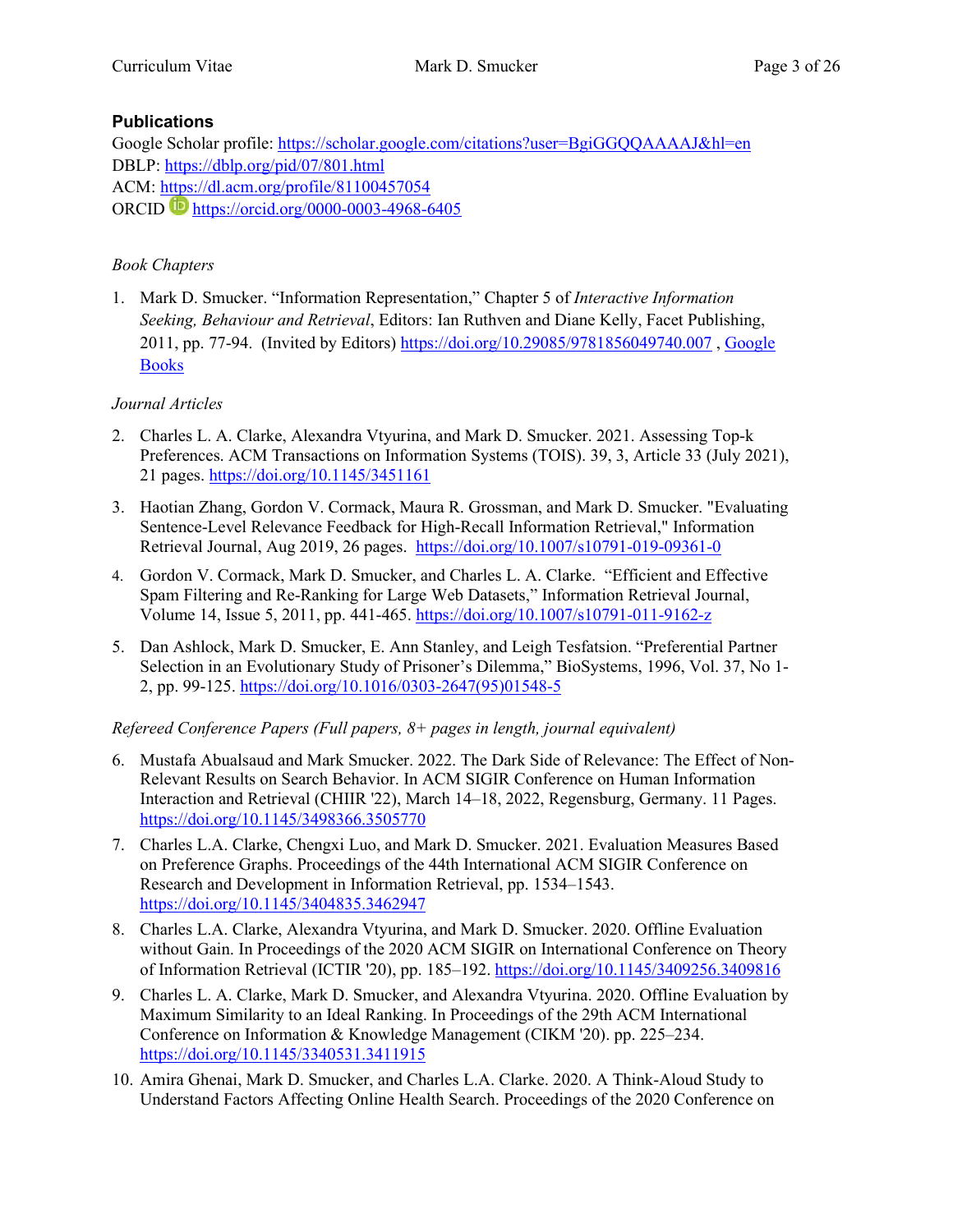Human Information Interaction and Retrieval. Association for Computing Machinery, New York, NY, USA, 273–282.<https://doi.org/10.1145/3343413.3377961> (38% acceptance rate)

- 11. Mustafa Abualsaud and Mark D. Smucker. 2019. Patterns of Search Result Examination: Query to First Action. In The 28th ACM International Conference on Information and Knowledge Management (CIKM '19), November 3–7, 2019, Beijing, China. pp. 1833-1842. <https://doi.org/10.1145/3357384.3358041> (Conference acceptance rate:  $\sim$ 200/ $\sim$ 1030 = 19%)
- 12. Haotian Zhang, Mustafa Abualsaud, Nimesh Ghelani, Mark D. Smucker, Gordon V. Cormack, and Maura R. Grossman. "Effective User Interaction for High-Recall Retrieval: Less is More," In Proceedings of the 27th ACM International Conference on Information and Knowledge Management (CIKM '18). ACM, New York, NY, USA, pp. 187-196, 2018. DOI: <https://doi.org/10.1145/3269206.3271796> (Conference acceptance rate: 147/862 = 17%)
- 13. Haotian Zhang, Mustafa Abualsaud, and Mark D. Smucker. "A Study of Immediate Requery Behavior in Search," In Proceedings of the 2018 Conference on Human Information Interaction & Retrieval (CHIIR '18). ACM, New York, NY, USA, pp. 181-190, 2018. DOI: <https://doi.org/10.1145/3176349.3176400> (Conference acceptance rate: 22/57 = 39%)
- 14. Frances A. Pogacar, Amira Ghenai, Mark D. Smucker, and Charles L.A. Clarke. 2017. The Positive and Negative Influence of Search Results on People's Decisions about the Efficacy of Medical Treatments. In Proceedings of the ACM SIGIR International Conference on Theory of Information Retrieval (ICTIR '17). ACM, New York, NY, USA, 209-216. DOI: <https://doi.org/10.1145/3121050.3121074> (Conference acceptance rate: 27/54 = 50%)
- 15. Gaurav M. Baruah, Mark D. Smucker, and Charles L. A. Clarke, "Evaluating Streams of Evolving News Events," In the Proceedings of the 38th Annual ACM SIGIR Conference on Research and Development in Information Retrieval, Santiago, Chile, 2015, ACM Press, pages 675-684. (Conference acceptance rate:  $70/351 = 20\%)$
- 16. Charles L. A. Clarke and Mark D. Smucker, "Time Well Spent," In the Proceedings of the Fifth Information Interaction in Context Symposium (IIIX'14), Regensburg, Germany, 2014, ACM Press, pages 205-214. (Conference acceptance rate:  $21/45 = 46\%$ )
- 17. Aiman L. Al-Harbi and Mark D. Smucker, "A Qualitative Exploration of Secondary Assessor Relevance Judging Behavior," In the Proceedings of the Fifth Information Interaction in Context Symposium (IIIX'14), Regensburg, Germany, 2014, ACM Press, pages 195-204. (Conference acceptance rate:  $21/45 = 46\%$ )
- 18. Le Li and Mark D. Smucker. "Tolerance of Effectiveness Measures to Relevance Judging Errors," In the Proceedings of the European Conference on Information Retrieval (ECIR 2014), Spring International Publishing, LNCS 8416, pages 148-159, 2014. (Conference acceptance rate:  $33/143 = 23\%$
- <span id="page-3-1"></span>19. Mark D. Smucker and Charles L. A. Clarke. "Modeling User Variance in Time-Biased Gain," In the Proceedings of the Sixth Symposium on Human-Computer Interaction and Information Retrieval (HCIR'12), 2012, ACM Press. 10 pages. (Conference acceptance rate:  $4/11 = 36\%$ )
- 20. Mark D. Smucker, James Allan, and Blagovest Dachev. "Human Question Answering Performance Using an Interactive Document Retrieval System," In the Proceedings of the Fourth Information Interaction in Context Symposium (IIIX'12), Nijmegen, The Netherlands, 2012, ACM Press, pp. 35-44. (Conference acceptance rate:  $25/40 = 63\%$ )
- <span id="page-3-0"></span>21. Mark D. Smucker and Charles L. A. Clarke. "Time-Based Calibration of Effectiveness Measures," In the Proceedings of the 35th Annual ACM SIGIR Conference on Research and Development in Information Retrieval, Portland, OR, USA, 2012, ACM Press, pp. 95-104.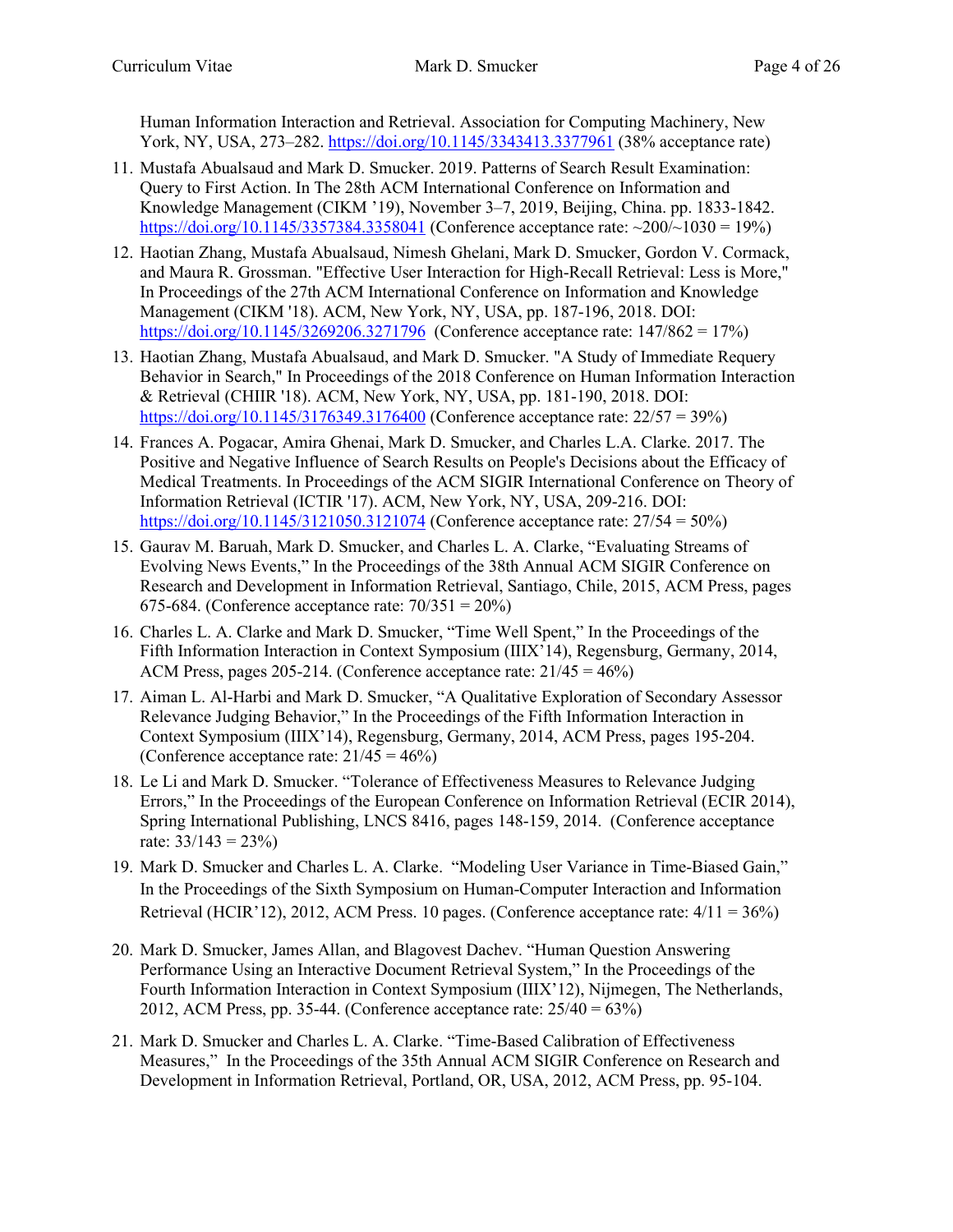(This paper won the **Best Paper Award**. Award rate: 1/483 = 0.2%. Conference acceptance rate:  $98/483 = 20\%$ .)

- 22. Mark D. Smucker and Chandra Prakash Jethani. "Human Performance and Retrieval Precision Revisited," In Proceedings of SIGIR'10: 33nd Annual ACM SIGIR Conference on Research and Development in Information Retrieval, Geneva, Switzerland, 2010, ACM Press, pp. 595- 602. (Conference acceptance rate:  $87/520 = 17\%)$
- 23. Jimmy Lin and Mark D. Smucker. "How Do Users Find Things with PubMed? Towards Automatic Utility Evaluation with User Simulations," In the Proceedings of the 31st Annual ACM SIGIR Conference on Research and Development in Information Retrieval, Singapore, 2008, ACM Press, pp. 19-26. (Conference acceptance rate: 85/496 = 17%)
- <span id="page-4-1"></span>24. Mark D. Smucker, James Allan, and Ben Carterette. "A Comparison of Statistical Significance Tests for Information Retrieval Evaluation," In the Proceedings of CIKM'07: 16th ACM International Conference on Information and Knowledge Management, Lisboa, Portugal, 2007, ACM Press, pp. 623-632. (Conference acceptance rate:  $87/512 = 17\%)$
- 25. Ben Carterette and Mark D. Smucker. "Hypothesis Testing with Incomplete Relevance Judgments," In the Proceedings of CIKM'07: 16th ACM International Conference on Information and Knowledge Management, Lisboa, Portugal, 2007, ACM Press, pp. 643-652. (Conference acceptance rate:  $87/512 = 17%$ )
- <span id="page-4-0"></span>26. Mark D. Smucker and James Allan. "Find-Similar: Similarity Browsing as a Search Tool," In the Proceedings of the 29th Annual international ACM SIGIR Conference on Research and Development in Information Retrieval, 2006, ACM Press, pp. 461-468. (Conference acceptance rate:  $74/399 = 19\%$
- <span id="page-4-3"></span>27. Dan Ashlock, Mark D. Smucker, and John Walker. "Graph Based Genetic Algorithms," In the Proceedings of the 1999 Congress on Evolutionary Computation, 1999, pp. 1362-1368.
- <span id="page-4-2"></span>28. E. Ann Stanley, Dan Ashlock, and Mark D. Smucker. "Iterated Prisoner's Dilemma with Choice and Refusal of Partners: Evolutionary Results," In the Proceedings of the Third European Conference on Advances in Artificial Life, Lecture Notes In Computer Science, vol. 929, Springer-Verlag, 1995, pp. 490-502.

# *Refereed Short Conference Papers (4 pages or longer)*

- 29. Dake Zhang, Amir Vakili Tahami, Mustafa Abualsaud, and Mark D. Smucker. "Learning Trustworthy Web Sources to Derive Correct Answers and Reduce Health Misinformation in Search." In Proceedings of the 45th International ACM SIGIR Conference on Research and Development in Information Retrieval (SIGIR '22), July 11–15, 2022, Madrid, Spain. ACM, 6 pages.<https://doi.org/10.1145/3477495.3531812> ,<http://hdl.handle.net/10012/18257>
- 30. Mustafa Abualsaud, Mark D. Smucker, and Charles L. A. Clarke. 2021. Visualizing Searcher Gaze Patterns. Proceedings of the 2021 Conference on Human Information Interaction and Retrieval. Association for Computing Machinery, New York, NY, USA, 295–299. <https://doi.org/10.1145/3406522.3446041>
- 31. Shahin Rahbariasl and Mark D. Smucker. "Time-Limits and Summaries for Faster Relevance Assessing." In Proceedings of the 40th International ACM SIGIR Conference on Research and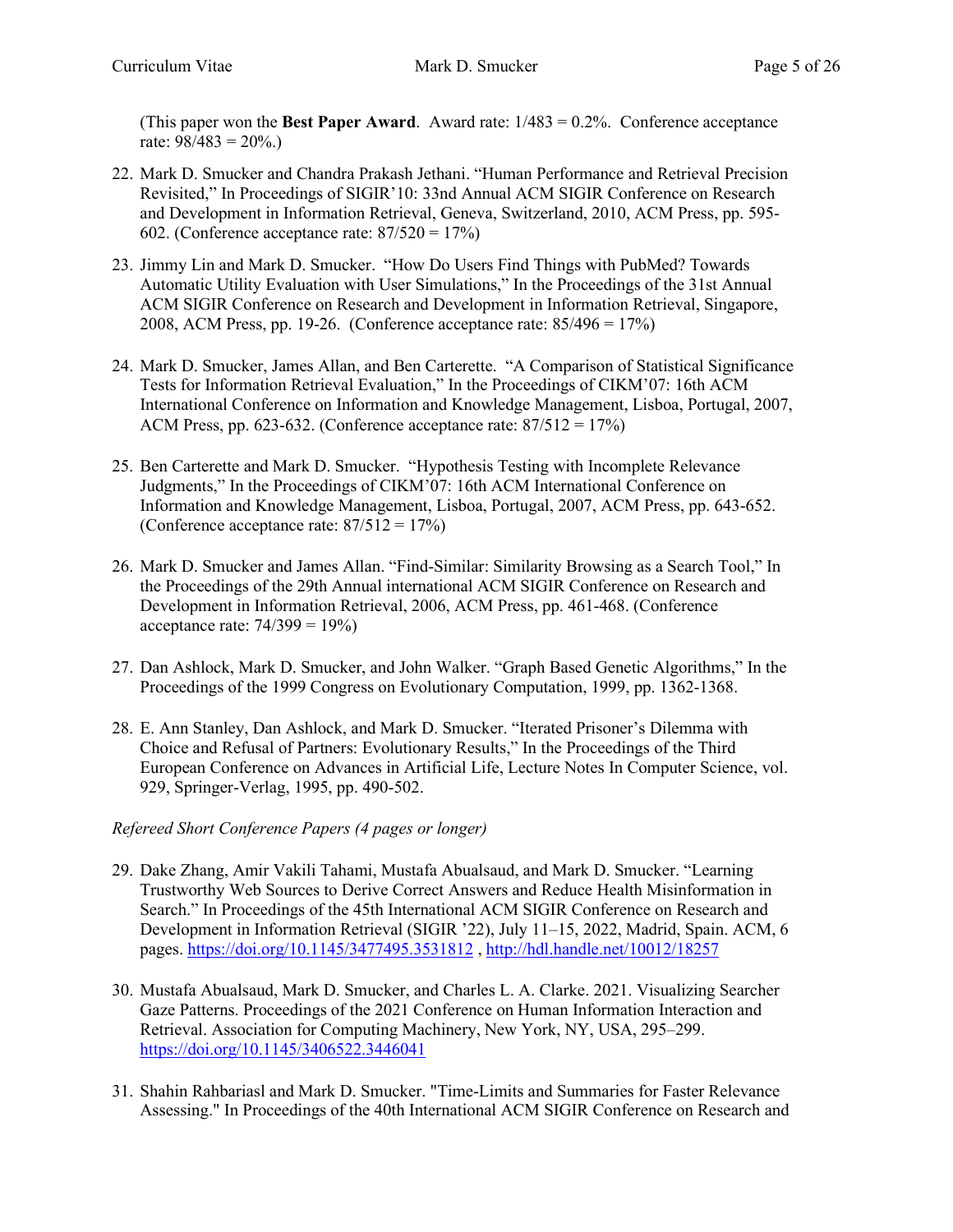Development in Information Retrieval (SIGIR '19). 4 pages, 2019. (Conference acceptance rate:  $108/443 = 24.4\%$ 

- 32. Gordon V. Cormack, Haotian Zhang, Nimesh Ghelani, Mustafa Abualsaud, Mark D. Smucker, Maura R. Grossman, Shahin Rahbariasl and Amira Ghenai. 2019. Dynamic Sampling Meets Pooling. In Proceedings of the 40th International ACM SIGIR Conference on Research and Development in Information Retrieval (SIGIR '19). ACM, New York, NY, USA. 4 pages. (Conference acceptance rate:  $108/443 = 24.4\%$ )
- 33. Haotian Zhang, Jinfeng Rao, Jimmy Lin, and Mark D. Smucker. 2017. Automatically Extracting High-Quality Negative Examples for Answer Selection in Question Answering. In Proceedings of the 40th International ACM SIGIR Conference on Research and Development in Information Retrieval (SIGIR '17). ACM, New York, NY, USA, 797-800. DOI: <https://doi.org/10.1145/3077136.3080645> (Conference acceptance rate: 121/398 = 30%)
- 34. Gaurav Baruah, Haotian Zhang, Rakesh Guttikonda, Jimmy Lin, Mark D. Smucker, and Olga Vechtomova. "Optimizing Nugget Annotations with Active Learning," In the Proceedings of the 25th ACM International on Conference on Information and Knowledge Management (CIKM), 2016, pp. 2359-2364. (Conference acceptance rate: 935 submissions, 165 accepted as long paper, and 105 accepted as short papers = 28.9%).
- 35. Haotian Zhang, Jimmy Lin, Gordon V. Cormack, and Mark D. Smucker. "Sampling Strategies and Active Learning for Volume Estimation," In the Proceedings of the 39th International ACM SIGIR conference on Research and Development in Information Retrieval,2016, pp. 981-984. (Conference acceptance rate: 104/339 = 30.7%)
- 36. Aiman Al-Harbi and Mark D. Smucker. "Are Secondary Assessors Uncertain When They Disagree About Relevance Judgements?" In the Proceedings of the 2016 ACM on Conference on Human Information Interaction and Retrieval (CHIIR), 2016, pp. 233-236. (Conference acceptance rate:  $27/54 = 50\%$
- 37. Mark D. Smucker and Charles L. A. Clarke. "Modeling Optimal Switching Behavior, " In the Proceedings of the 2016 ACM on Conference on Human Information Interaction and Retrieval (CHIRR) 2016, pp. 317-320. (Conference acceptance rate:  $27/54 = 50\%$ )
- 38. Luchen Tan, Haotian Zhang, Charles L. A. Clarke, and Mark D. Smucker. "Lexical comparison between Wikipedia and twitter corpora by using word embeddings," In the Proceedings of the 53rd Annual Meeting of the Association for Computational Linguistics and the 7th International Joint Conference on Natural Language Processing (Volume 2: Short Papers), Beijing, China, 2015, pages 657-661. (Conference acceptance rate: 22%).
- 39. Gaurav Baruah, Adam Roegiest, and Mark D. Smucker. "Pooling for User-Oriented Evaluation Measures," In the Proceedings of the 2015 International Conference on The Theory of Information Retrieval (ICTIR), ACM, 2015, pages 341-344. (Conference acceptance rate:  $22/43 = 51\%$
- 40. Mark D. Smucker and Charles L. A. Clarke, "Modeling Optimal Switching Behavior," In the Proceedings of the First ACM SIGIR Conference on Human Information Interaction and Retrieval (CHIIR), Chapel Hill, North Carolina, USA, 2016, ACM Press, 4 pages. (Conference acceptance rate:  $27/54 = 50\%$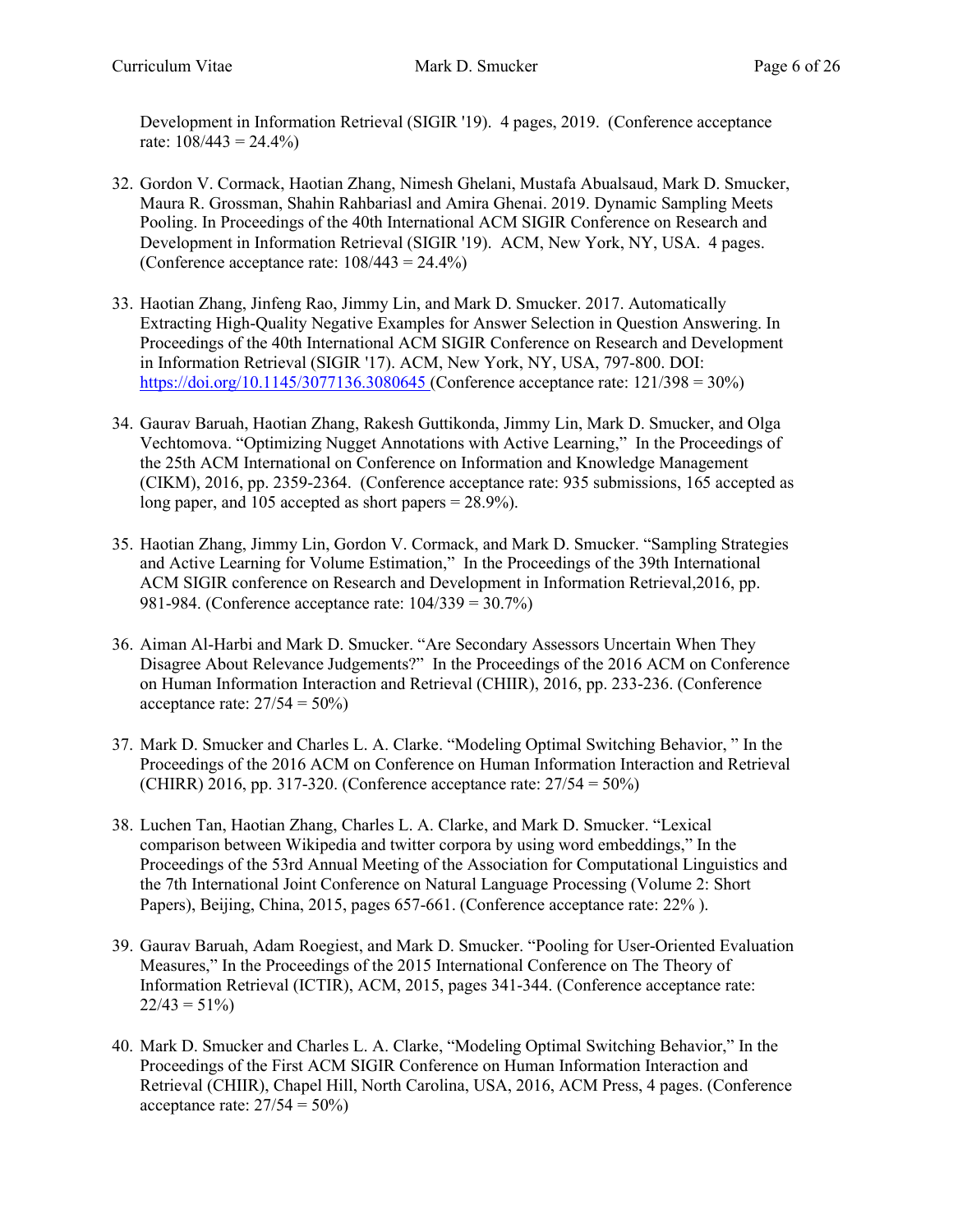- 41. Gaurav M. Baruah, Adam Roegiest, and Mark D. Smucker, "The Effect of Expanding Relevance Judgements with Duplicates," In the Proceedings of the 37th Annual ACM SIGIR Conference on Research and Development in Information Retrieval, Gold Coast, Queensland, Australia, 2014, ACM Press, pp. 1159-1162. (Conference acceptance rate:  $104/263 = 40\%)$
- 42. Mark D. Smucker, Xiaoyu Sunny Guo, and Andrew Toulis, "Mouse Movement During Relevance Judging: Implications for Determining User Attention," In the Proceedings of the 37th Annual ACM SIGIR Conference on Research and Development in Information Retrieval, Gold Coast, Queensland, Australia, 2014, ACM Press, pp. 978-982. (Conference acceptance rate:  $104/263 = 40\%$
- <span id="page-6-0"></span>43. Mark D. Smucker and Charles L. A. Clarke. "Stochastic Simulation of Time-Biased Gain," In the Proceedings of CIKM, 2012, ACM Press, pp. 2040-2044. (Accepted as a short paper. 1088 submissions. 13.4% accepted as regular papers and 14.3% as short papers. Overall acceptance rate: 28%.)
- 44. Mark D. Smucker and James Allan. "A New Measure of the Cluster Hypothesis," In the Proceedings of the 2nd International Conference on the Theory of Information Retrieval (ICTIR'09), September 2009, Cambridge, UK, pp. 281-288. (Accepted as a short paper. 82 submissions. 22% accepted as regular papers. 21% accepted as short papers. Overall paper acceptance rate  $= 43\%$ .

# *Refereed Poster (Short 2-Page) Conference Papers*

- 45. Mark D. Smucker and Chandra Prakash Jethani. "Time to Judge Relevance as an Indicator of Assessor Error," In the Proceedings of the 35th Annual ACM SIGIR Conference on Research and Development in Information Retrieval, Portland, OR, USA, 2012, ACM Press, pp. 1153- 1154. (Conference acceptance rate: 76/208 = 37%)
- 46. Mark D. Smucker and Chandra Prakash Jethani. "Measuring Assessor Accuracy: A Comparison of NIST Assessors and User Study Participants," In the Proceedings of the 34th Annual ACM SIGIR Conference on Research and Development in Information Retrieval, Beijing, China, July 2011, ACM Press, pp. 1231-1232. (Conference acceptance rate:  $89/274 =$ 33%)
- 47. Mark D. Smucker, James Allan, and Ben Carterette. "Agreement Among Statistical Significance Tests for Information Retrieval Evaluation at Varying Sample Sizes," In Proceedings of SIGIR'09: 32nd Annual ACM SIGIR Conference on Research and Development in Information Retrieval, Boston, Massachusetts, USA, 2009, ACM Press, pp. 630-631. (Conference acceptance rate:  $86/256 = 34\%$ )
- 48. Mark D. Smucker and James Allan. "Using Similarity Links as Shortcuts to Relevant Web Pages," In Proceedings of the 30th Annual ACM SIGIR Conference on Research and Development in Information Retrieval, 2007, ACM Press, pp. 863-864. (Conference acceptance rate:  $105/235 = 45\%$
- 49. Mark D. Smucker and James Allan. "Lightening the Load of Document Smoothing for Better Language Modeling Retrieval," In Proceedings of the 29th Annual international ACM SIGIR Conference on Research and Development in Information Retrieval, 2006, ACM Press, pp. 699-700. (Conference acceptance rate: 52/140 = 37%)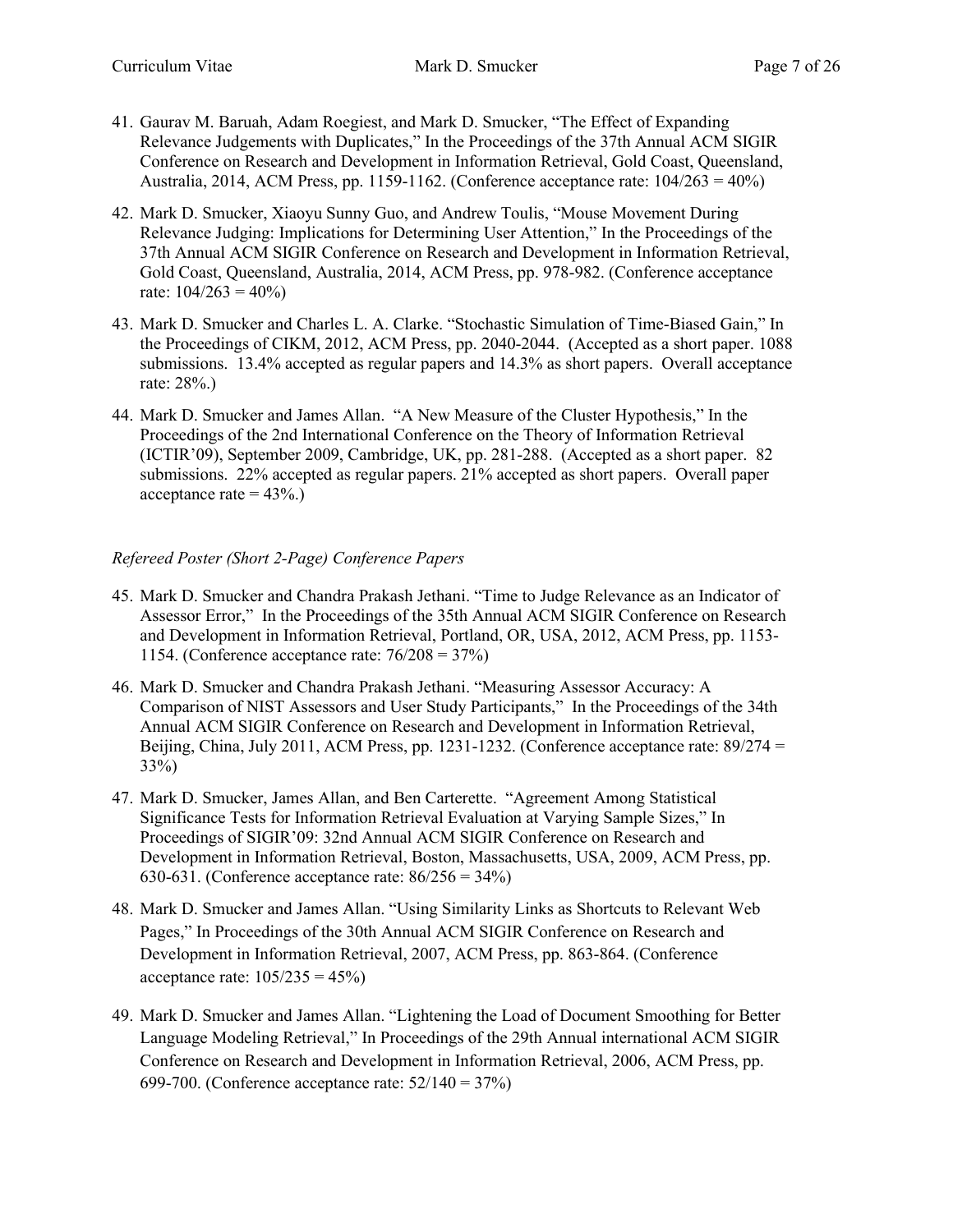# *Refereed Demonstration Conference Papers*

50. Mustafa Abualsaud, Nimesh Ghelani, Haotian Zhang, Mark D. Smucker, Gordon V. Cormack, and Maura R. Grossman. 2018. A System for Efficient High-Recall Retrieval. In The 41st International ACM SIGIR Conference on Research & Development in Information Retrieval (SIGIR '18). ACM, New York, NY, USA, 1317-1320. DOI: <https://doi.org/10.1145/3209978.3210176> (Conference acceptance rate: 18/36 = 50%)

# *Refereed Workshop Papers*

- 51. Ghenai, Amira, Mark D. Smucker and Charles L. A. Clarke. "A Think-Aloud Study about Medical Misinformation in Search Results." SIGIR 2019 Workshop on Reducing Online Misinformation Exposure (ROME). 6 pages, 2019.
- 52. Abualsaud, Mustafa, and Mark D. Smucker. "Exposure and Order Effects of Misinformation on Health Search Decisions." SIGIR 2019 Workshop on Reducing Online Misinformation Exposure (ROME). 6 pages, 2019.
- 53. Nimesh Ghelani, Gordon V. Cormack, and Mark D. Smucker. "Refresh Strategies in Continuous Active Learning," In the Proceedings of the First International Workshop on Professional Search (ProfS2018), SIGIR 2018, 6 pages.
- 54. Aiman L. Al-Harbi and Mark D. Smucker. "User Expressions of Relevance Judgment Certainty," In the Proceedings of the 7th Annual Symposium on Human-Computer Interaction and Information Retrieval (HCIR 2013), October 2013, Vancouver, BC, Canada. 4 pages. (Workshop short paper acceptance rate:  $16/16 = 100\%$ )
- 55. Mark D. Smucker and Charles L. A. Clarke. "The fault, dear researchers, is not in Cranfield, But in our metrics, that they are unrealistic," In the Proceedings of EuroHCIR, August 2012, Nijmegen, The Netherlands. 2 pages. (This paper was 1 of 9 papers selected for oral presentation. Workshop acceptance  $9/32 = 28\%$ .
- 56. Mark D. Smucker. "An Analysis of User Strategies for Examining and Processing Ranked Lists of Documents," In the Proceedings of the Fifth Workshop on Human-Computer Interaction and Information Retrieval (HCIR'11), October 20, 2011, Mountain View, CA, USA. 4 pages. (Accepted for a short oral presentation.)
- 57. Mark D. Smucker and Chandra Prakash Jethani. "The Crowd vs. the Lab: A Comparison of Crowd-Sourced and University Laboratory Participant Behavior," In the Proceedings of the SIGIR 2011 Workshop on Crowdsourcing for Information Retrieval, July 2011, Beijing, China. 6 pages. (This paper won the workshop's Crowdsourcing Challenge Contest.)
- 58. Mark D. Smucker and Chandra Prakash Jethani. "Impact of Retrieval Precision on Perceived Difficulty and Other User Measures," In the Proceedings of the Fourth Workshop on Human-Computer Interaction and Information Retrieval (HCIR'10), August 22, 2010, New Brunswick, NJ, USA. 4 pages. (This paper was 1 of 6 papers accepted for oral presentation.)
- 59. Chandra Prakash Jethani and Mark D. Smucker. "Modeling the Time to Judge Document Relevance," In the Proceedings of the SIGIR'10 Workshop on the Simulation of Interaction, July 23, 2010, Geneva, Switzerland. 2 pages.
- 60. Mark D. Smucker. "Towards Timed Predictions of Human Performance for Interactive Information Retrieval Evaluation," In the Proceedings of the Third Workshop on Human-Computer Interaction and Information Retrieval (HCIR'09), October 23, 2009, Washington DC. 4 pages.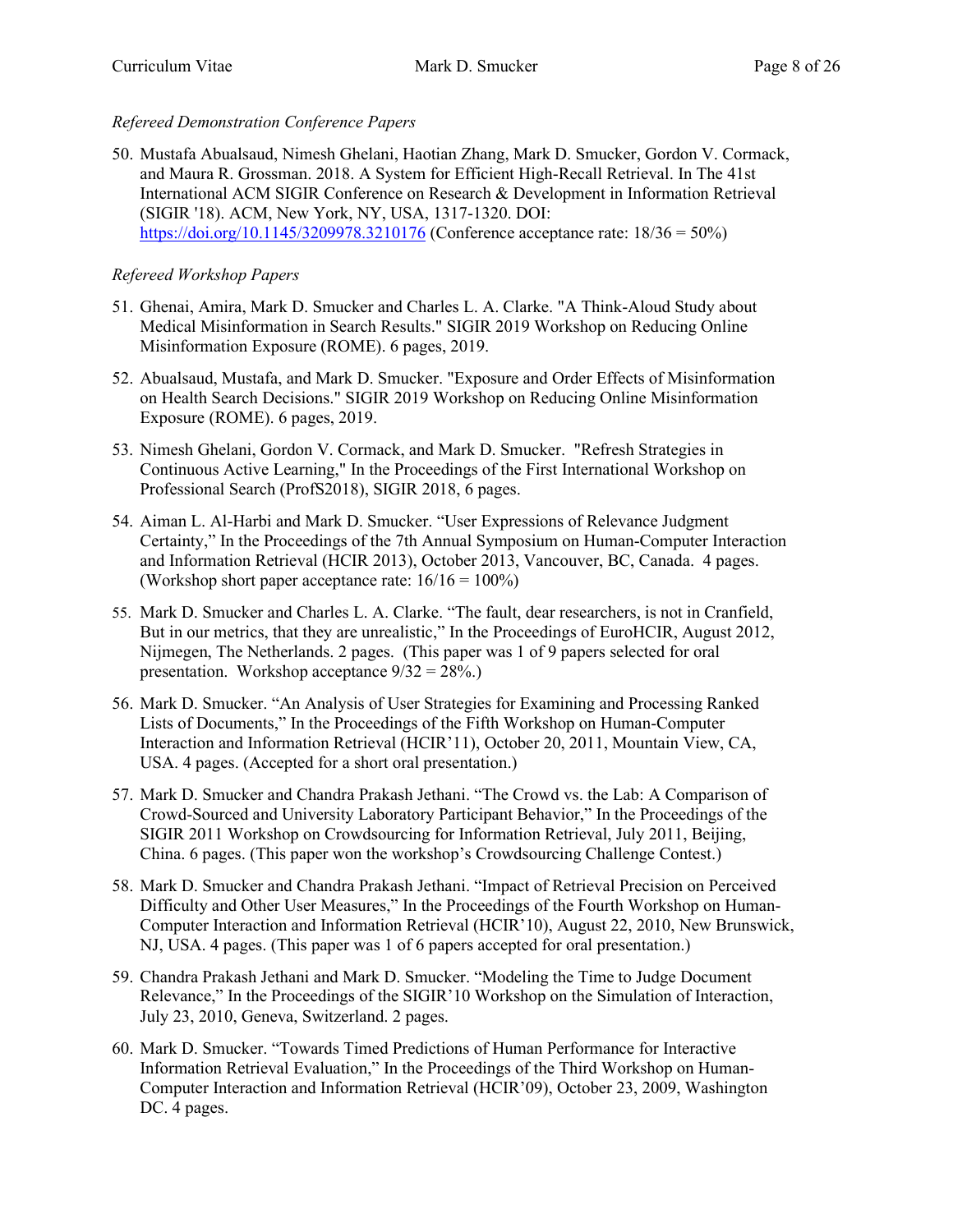- 61. Mark D. Smucker. "A Plan for Making Information Retrieval Evaluation Synonymous with Human Performance Prediction," In the proceedings of the SIGIR'09 Workshop on the Future of Information Retrieval Evaluation, Boston, 2009. 2 pages. (Acceptance rate: 61% = 20/33)
- 62. Mark D. Smucker. "Work in Progress: Navigating Document Networks," HCIR'07 Workshop on Human-Computer Interaction and Information Retrieval, October 23, 2007, Cambridge, Massachusetts. 2 pages.
- 63. Mark D. Smucker and James Allan. "Measuring the Navigability of Document Networks," SIGIR'07 Web Information-Seeking and Interaction Workshop, Amsterdam, The Netherlands, 2007. 4 pages.

#### *Refereed Posters*

64. Rebecca Reznik-Zellen, Bob Stevens, Michael Thorn, Jeff Morse, Mark D. Smucker, James Allan, David Mimno, Andrew McCallum, and Mark Tuominen. "InterNano: e‐Science for the Nanomanufacturing Community," In Proceedings of the 4th IEEE International Conference on e-Science, 2008. 2 pages.

#### *Refereed Tutorials*

65. Charles L. A. Clarke, Mark D. Smucker, and Emine Yilmaz. "IR Evaluation: Modeling User Behavior for Measuring Effectiveness," In Proceedings of the 38th International ACM SIGIR Conference on Research and Development in Information Retrieval, ACM, 2015, pages 1117- 1120.

#### *Thesis*

66. Mark D. Smucker. "Evaluation of Find-Similar with Simulation and Network Analysis," Ph.D. Thesis, University of Massachusetts Amherst, September 2008. 150 pages.

#### *Unrefereed Papers*

- 67. Charles L. A. Clarke, Maria Maistro, and Mark D. Smucker. "Overview of the TREC 2021 Health Misinformation Track," In the Online Proceedings of the 2021 Text Retrieval Conference (TREC 2021), NIST, 10 pages.
- 68. Mustafa Abualsaud, Irene Xiangyi Chen, Kamyar Ghajar, Linh Nhi Phan Minh, Mark D. Smucker, Amir Vakili Tahami, and Dake Zhang. "UWaterlooMDS at the TREC 2021 Health Misinformation Track," In the Online Proceedings of the 2021 Text Retrieval Conference (TREC 2021), NIST, 18 pages.
- 69. Charles L. A. Clarke, Maria Maistro, Saira Rizvi, Mark D. Smucker, and Guido Zuccon. "Overview of the TREC 2020 Health Misinformation Track," In the Online Proceedings of the 2020 Text Retrieval Conference (TREC 2020), NIST, 11 pages.
- 70. Mustafa Abualsaud, Christina Lioma, Maria Maistro, Mark D. Smucker, and Guido Zuccon. "Overview of the TREC 2019 Decision Track," In the Online Proceedings of the 2019 Text Retrieval Conference (TREC 2019), NIST, 19 pages.
- 71. Mustafa Abualsaud, Fuat C. Beylunioglu, Mark D. Smucker, and P. Robert Duimering. "UWaterlooMDS at the TREC 2019 Decision Track," In the Online Proceedings of the 2019 Text Retrieval Conference (TREC 2019), NIST, 11 pages.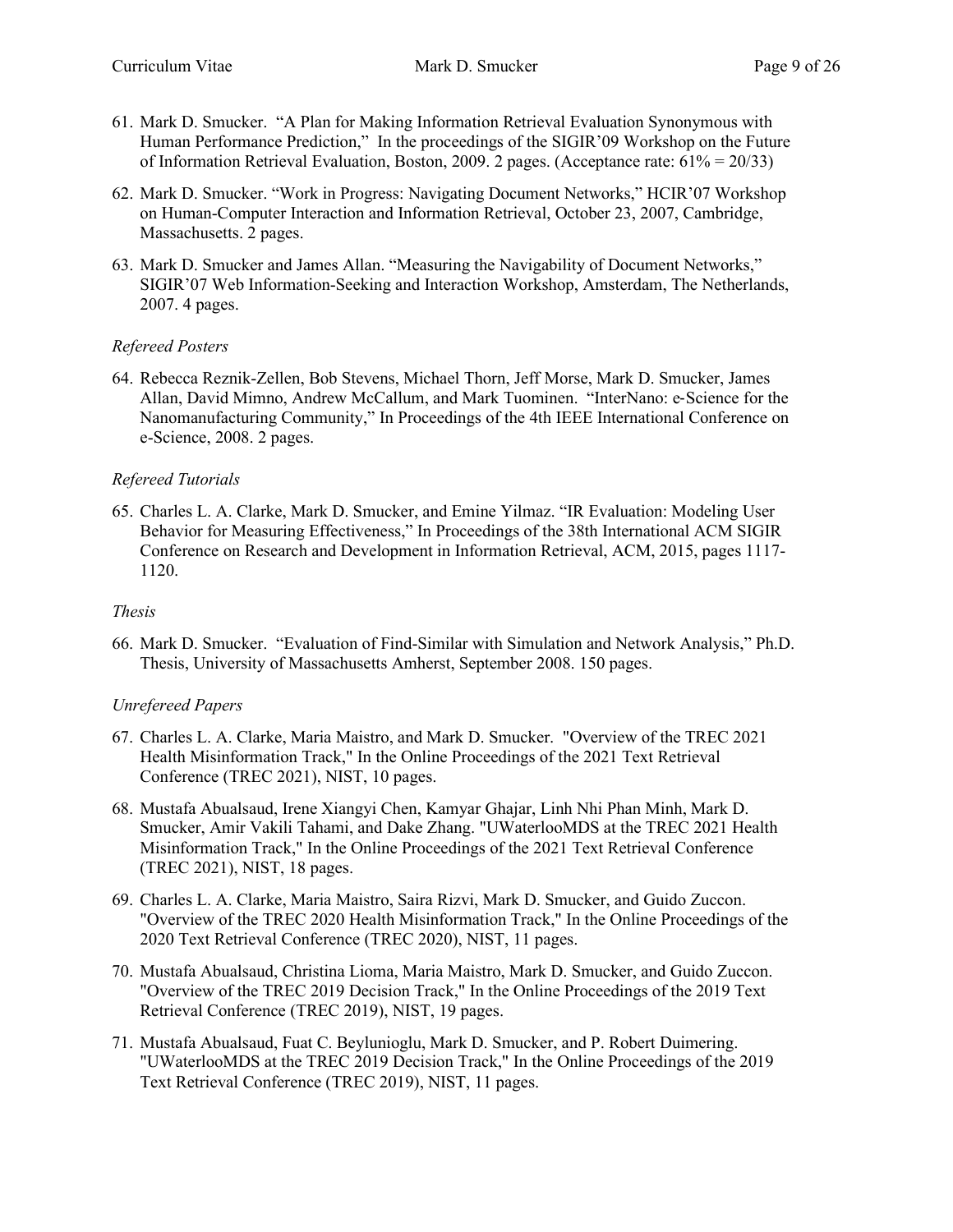- 72. Mustafa Abualsaud, Gordon V. Cormack, Nimesh Ghelani, Amira Ghenai, Maura R. Grossman, Shahin Rahbariasl, Mark D. Smucker, and Haotian Zhang. "UWaterlooMDS at the TREC 2018 Common Core Track," In the Online Proceedings of the 2018 Text Retrieval Conference (TREC 2018), NIST, 4 pages.
- 73. J. Shane Culpepper, Fernando Diaz, and Mark D. Smucker. 2018. Research Frontiers in Information Retrieval: Report from the Third Strategic Workshop on Information Retrieval in Lorne (SWIRL 2018). SIGIR Forum 52, 1 (August 2018), 34-90. DOI: <https://doi.org/10.1145/3274784.3274788>
- 74. Haotian Zhang, Mustafa Abualsaud, Nimesh Ghelani, Angshuman Ghosh, Mark D. Smucker, Gordon V. Cormack, Maura R. Grossman. "UWaterlooMDS at the TREC 2017 Common Core Track," In the Online Proceedings of the 2017 Text Retrieval Conference (TREC 2017), NIST, 15 pages.
- 75. James Allan, Nicholas J. Belkin, Paul Bennett, Jamie Callan, Charles Clarke, Fernando Diaz, Susan Dumais, Nicola Ferro, Donna Harman, Djoerd Hiemstra, Ian Ruthven, Tetsuya Sakai, Mark D. Smucker, and Justin Zobel. 2017. Overview of Special Issue. SIGIR Forum 51, 2 (August 2017), 1-25. DOI:<https://doi.org/10.1145/3130348.3130350>
- 76. Haotian Zhang, Wu Lin, Yipeng Wang, Charles L.A. Clarke and Mark D. Smucker. "WaterlooClarke: TREC 2015 Total Recall Track," In the Online Proceedings of the 2015 Text Retrieval Conference (TREC 2015), NIST. 8 pages. (Selected for presentation at TREC 2015.)
- 77. Krisztian Balog, David Elsweiler, Evangelos Kanoulas, Liadh Kelly, and Mark D. Smucker. "Report on the CIKM workshop on living labs for information retrieval evaluation," SIGIR Forum 48, (1), June 2014, ACM Press, pp. 21-28.
- 78. Charles L. A. Clarke, Luanne Freund, Mark D. Smucker, and Emine Yilmaz. "Report on the SIGIR 2013 Workshop on Modeling User Behavior for Information Retrieval Evaluation (MUBE 2013)," SIGIR Forum, Volume 47 (2), December 2013, ACM Press, pp. 84-95.
- 79. Diane Kelly, Jaime Arguello and Robert Capra (Editors). "NSF Workshop on Task-based Information Search Systems," SIGIR Forum, Volume 47 (2), December 2013, ACM Press, pp. 116-127. (I was a participant in the workshop, and I am a co-author of the report.)
- 80. Robert Capra, Luanne Freund, Catherine L. Smith, Mark D. Smucker, Ryen W. White. "HCIR 2013: The Seventh International Symposium on Human-Computer Interaction and Information Retrieval," SIGIR Forum, Volume 47 (2), December 2013, ACM Press, pp. 33-40.
- 81. Charles L. A. Clarke, Luanne Freund, Mark D. Smucker, and Emine Yilmaz. "SIGIR 2013 Workshop on Modeling User Behavior for Information Retrieval Evaluation," In the Proceedings of the 36th Annual ACM SIGIR Conference on Research and Development in Information Retrieval, 2013, Dublin, Ireland. 1 page.
- 82. Mark D. Smucker, Gabriella Kazai, and Matthew Lease, "Overview of the TREC 2013 Crowdsourcing Track", TREC 2013, 6 pages.
- 83. P. Robert Duimering, Samir Elhedhli, Beth Jewkes, and Mark D. Smucker. "Management Engineering: The Engineering of Management Systems," Report prepared for Engineers Canada, Department of Management Sciences, University of Waterloo, January 2013. 21 pages.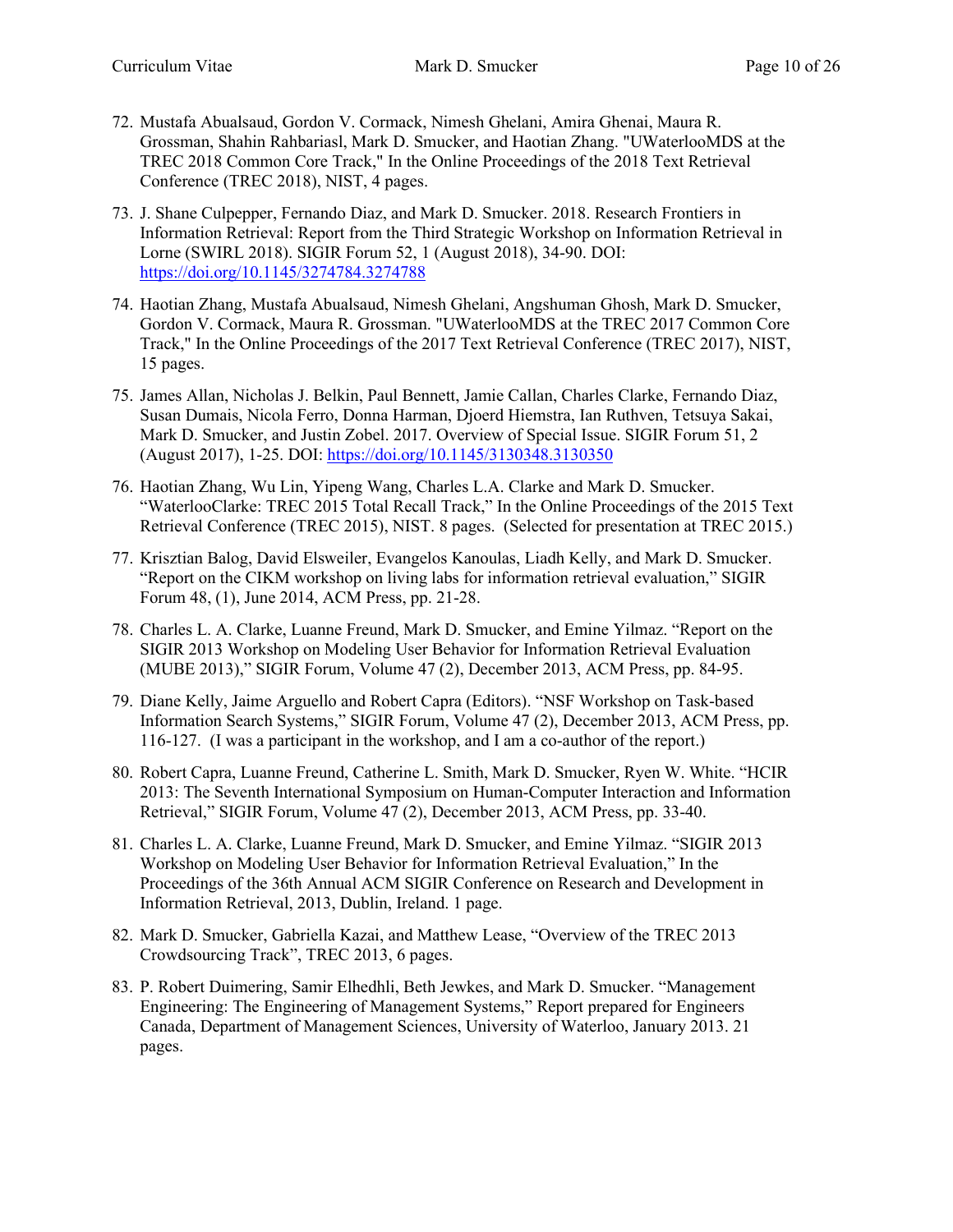- 84. Mark D. Smucker, Gabriella Kazai, and Matthew Lease. "Overview of the TREC 2012 Crowdsourcing Track," In the Online Proceedings of the 2012 Text Retrieval Conference (TREC 2012), NIST. 9 pages.
- 85. Mark D. Smucker. "Crowdsourcing with a Crowd of One and Other TREC 2011 Crowdsourcing and Web Track Experiments," In the Online Proceedings of the 2011 Text Retrieval Conference (TREC 2011), NIST. 4 pages. (Selected for presentation at TREC 2011.)
- 86. Mark D. Smucker, Charles L. A. Clarke, Gordon V. Cormack, and Olga Vechtomova. "University of Waterloo at TREC 2010: Legal Interactive," In the Online Proceedings of the 2010 Text Retrieval Conference (TREC 2010), NIST. 3 Pages. (Selected for presentation at TREC 2010.)
- 87. Chris Buckley, Matthew Lease, Mark D. Smucker. "Overview of the TREC 2010 Relevance Feedback Track (Notebook)," In the Online Proceedings of the 2010 Text Retrieval Conference (TREC 2010), NIST. 4 pages.
- 88. Leif Azzopardi, Kalervo Järvelin, Jaap Kamps, and Mark D. Smucker. "Report on the SIGIR 2010 Workshop on the Simulation of Interaction," SIGIR Forum, Volume 44, December 2010, ACM Press, pp. 35-47.
- 89. Mark D. Smucker, Charles L. A. Clarke, and Gordon V. Cormack. "Experiments with ClueWeb09: Relevance Feedback and Web Tracks," In the Online Proceedings of the 2009 Text Retrieval Conference (TREC 2009), NIST. 5 pages.
- 90. Mark D. Smucker, James Allan, and Blagovest Dachev. "UMass Complex Interactive Question Answering (ciQA) 2007: Human Performance as Question Answerers," In the Online Proceedings of the 2007 Text Retrieval Conference (TREC 2007), NIST. 4 pages. (Selected for presentation at TREC 2007.)
- 91. Mark D. Smucker. "UMass Genomics 2006: Query-Biased Pseudo Relevance Feedback," In the Online Proceedings of the 2006 Text Retrieval Conference (TREC 2006), NIST. 4 pages.
- 92. Nasreen Abdul-Jaleel, James Allan, W. Bruce Croft, Fernando Diaz, Leah Larkey, Xiaoyan Li, Mark D. Smucker, and Courtney Wade. "UMass at TREC 2004: Novelty and HARD," In the Online Proceedings of the 2004 Text Retrieval Conference (TREC 2004), NIST. 13 pages.

#### *Technical Reports (excludes technical reports that duplicate above published work)*

- 93. Mark D. Smucker and James Allan. "An Investigation of Dirichlet Prior Smoothing's Performance Advantage," University of Massachusetts Amherst, Center for Intelligent Information Retrieval (CIIR), Technical Report IR-391, 2005. 8 pages.
- 94. Mark D. Smucker, Fernando Diaz, and James Allan. "High Precision Retrieval via User Interaction and Metadata," University of Massachusetts Amherst, Center for Intelligent Information Retrieval (CIIR), Technical Report IR-390, 2005. 8 pages.
- 95. Mark D. Smucker, David Kulp, and James Allan. "Dirichlet Mixtures for Query Estimation in Information Retrieval," University of Massachusetts Amherst, Center for Intelligent Information Retrieval (CIIR), Technical Report IR-445, April 2005. 13 pages.
- <span id="page-10-0"></span>96. Mark D. Smucker, E. Ann Stanley, and Dan Ashlock. "Analyzing Social Network Structures in the Iterated Prisoner's Dilemma with Choice and Refusal," University of Wisconsin-Madison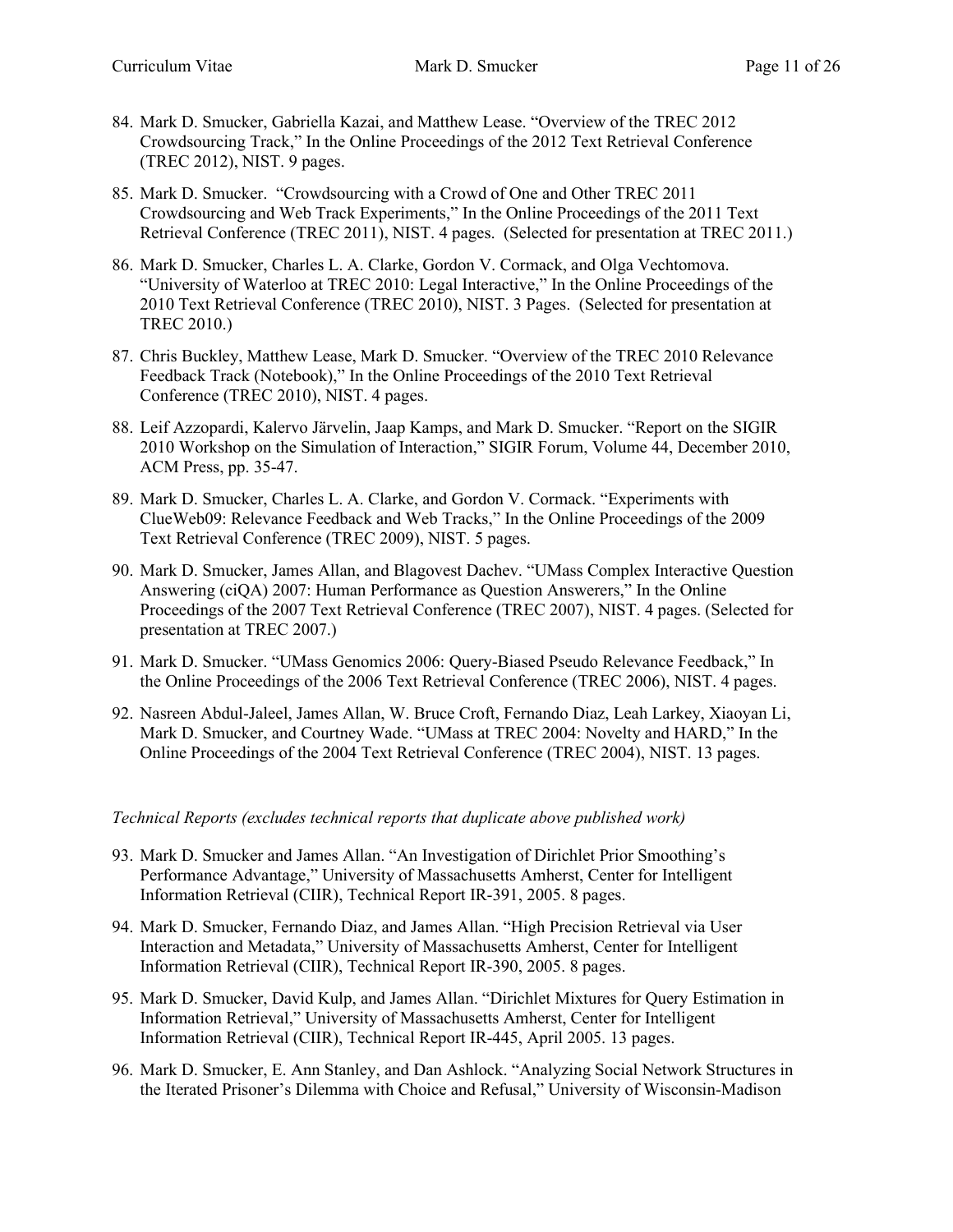Computer Sciences Tech Report CS-TR-94-1259, December 1994, revised August 1995. 37 pages.

#### *Proceedings (Ed.)*

- 97. Krisztian Balog, David Elsweiler, Evangelos Kanoulas, Liadh Kelly, and Mark D . Smucker (editors). Proceedings of the 2013 Workshop on Living Labs for Information Retrieval Evaluation. CIKM 2013, San Francisco, 2013, ACM.
- 98. Charles L. A. Clarke, Luanne Freund, Mark D. Smucker, and Emine Yilmaz (editors). Proceedings of the SIGIR 2013 Workshop on Modeling User Behavior for Information Retrieval Evaluation, Dublin, Ireland, August 1, 2013.
- 99. Robert Capra, Luanne Freund, Gene Golovchinsky, Catherine Smith, Mark D. Smucker, Ryen White (editors). The Online Proceedings of the 7th Annual Symposium on Human-Computer Interaction and Information Retrieval (HCIR 2013), Vancouver, 2013.
- 100. Leif Azzopardi, Kalervo Järvelin, Jaap Kamps, and Mark D. Smucker (editors). Proceedings of the SIGIR 2010 Workshop on the Simulation of Interaction: Automated Evaluation of Interactive IR, Geneva, Switzerland, July 23, 2010.

#### **Presentations (Excluding Above Publications)**

- 1. Invited Presentation, Task Workshop, Microsoft Research (MSR) Faculty Summit, 2019. "A Look at the Effect of Search Results on Health Search Decision Making."
- 2. Invited member of "pro" team for debate on "Simulating Users is the Way Forward in Evaluation of Interactive Information Retrieval," Information Interaction in Context Symposium (IIiX), New Brunswick, NJ, USA, 2010. Other team members: Leif Azzopardi, Kalervo Järvelin, and Jaap Kamps.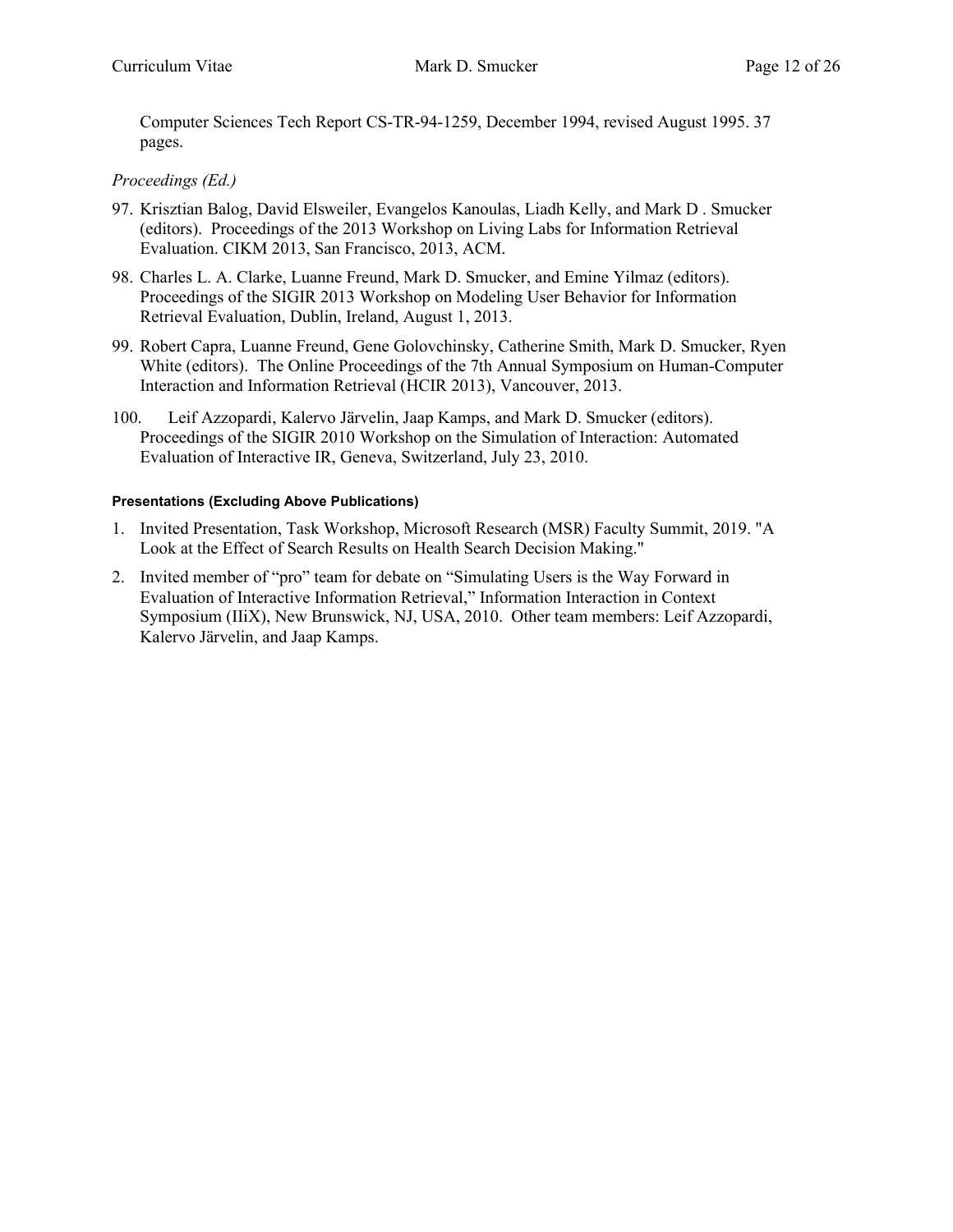# **Research Funding**

| Year             | <b>Amount</b>                                                                                                       | <b>Source</b>                                                                                                                                                                                                  |  |  |
|------------------|---------------------------------------------------------------------------------------------------------------------|----------------------------------------------------------------------------------------------------------------------------------------------------------------------------------------------------------------|--|--|
| 2022             | $$24,665$ (in-kind value)                                                                                           | Compute Canada 2022 Resources for Research Groups<br>(RRG) allocation for CPU, GPU, storage, and cloud<br>computing. Co-PI: Charles L. A. Clarke. My share: 50%                                                |  |  |
| 2022             | \$10,000                                                                                                            | NSERC RTI Refurbishment grant.                                                                                                                                                                                 |  |  |
| 2021             | \$37,690 (in-kind value)                                                                                            | Compute Canada 2021 Resources for Research Groups<br>(RRG) allocation for CPU, GPU, storage, and cloud<br>computing. Co-PI: Charles L. A. Clarke. My share: 50%                                                |  |  |
| 2020             | \$120,000<br>(\$40,000/year for 3<br>years)                                                                         | <b>Accelerator Supplement</b> - Natural Sciences and Engineering<br>Research Council of Canada, Discovery Grant Program                                                                                        |  |  |
| 2020             | \$48,000 per year, 5<br>years, total: \$240,000                                                                     | Natural Sciences and Engineering Research Council of<br>Canada (NSERC) Discovery Grant                                                                                                                         |  |  |
| 2020             | US\$38,500                                                                                                          | Google Faculty Research Award (Co-PI, 50% share).<br>PI: Charles L. A. Clarke.                                                                                                                                 |  |  |
| $2015 -$<br>2020 | \$179,691                                                                                                           | Natural Sciences and Engineering Research Council of<br>Canada (NSERC) Collaborative Research and Development<br>grant (CRD). Industry partner: Google. Co-PIs: Charles L.<br>A. Clarke and Gordon V. Cormack. |  |  |
| 2014-<br>2019    | \$32,000 per year, 5<br>years, total: \$160,000                                                                     | Natural Sciences and Engineering Research Council of<br>Canada (NSERC) Discovery Grant                                                                                                                         |  |  |
| 2015             | \$71,500 (in-kind value)                                                                                            | 2015 Compute Canada Resource Allocation (RAC) for 65 TB<br>of storage.                                                                                                                                         |  |  |
| 2014             | \$10,778                                                                                                            | GRAND (Graphics, Animation and New Media) NCE                                                                                                                                                                  |  |  |
| 2009-<br>2013    | \$24,000 per year,<br>total: \$120,000                                                                              | Natural Sciences and Engineering Research Council of<br>Canada (NSERC) Discovery Grant                                                                                                                         |  |  |
| 2012             | \$5000                                                                                                              | <b>NSERC Supplemental Discovery Grant</b>                                                                                                                                                                      |  |  |
| 2009-<br>2013    | US\$10,000 (Apr. 2013)<br>US\$7500 (Mar. 2011)<br>US\$3000 (Dec. 2009)<br>US\$4000 (June 2009)<br>total: US\$24,500 | Amazon Web Services in Education Research Grant<br>Dec. 2009 grant with Charles L. A. Clarke and Gordon V.<br>Cormack; my share of the award was 100%.                                                         |  |  |
| 2011             | \$200                                                                                                               | SIGIR 2011 CrowdSourcing Workshop Challenge Grant,<br>CrowdFlower, Inc.                                                                                                                                        |  |  |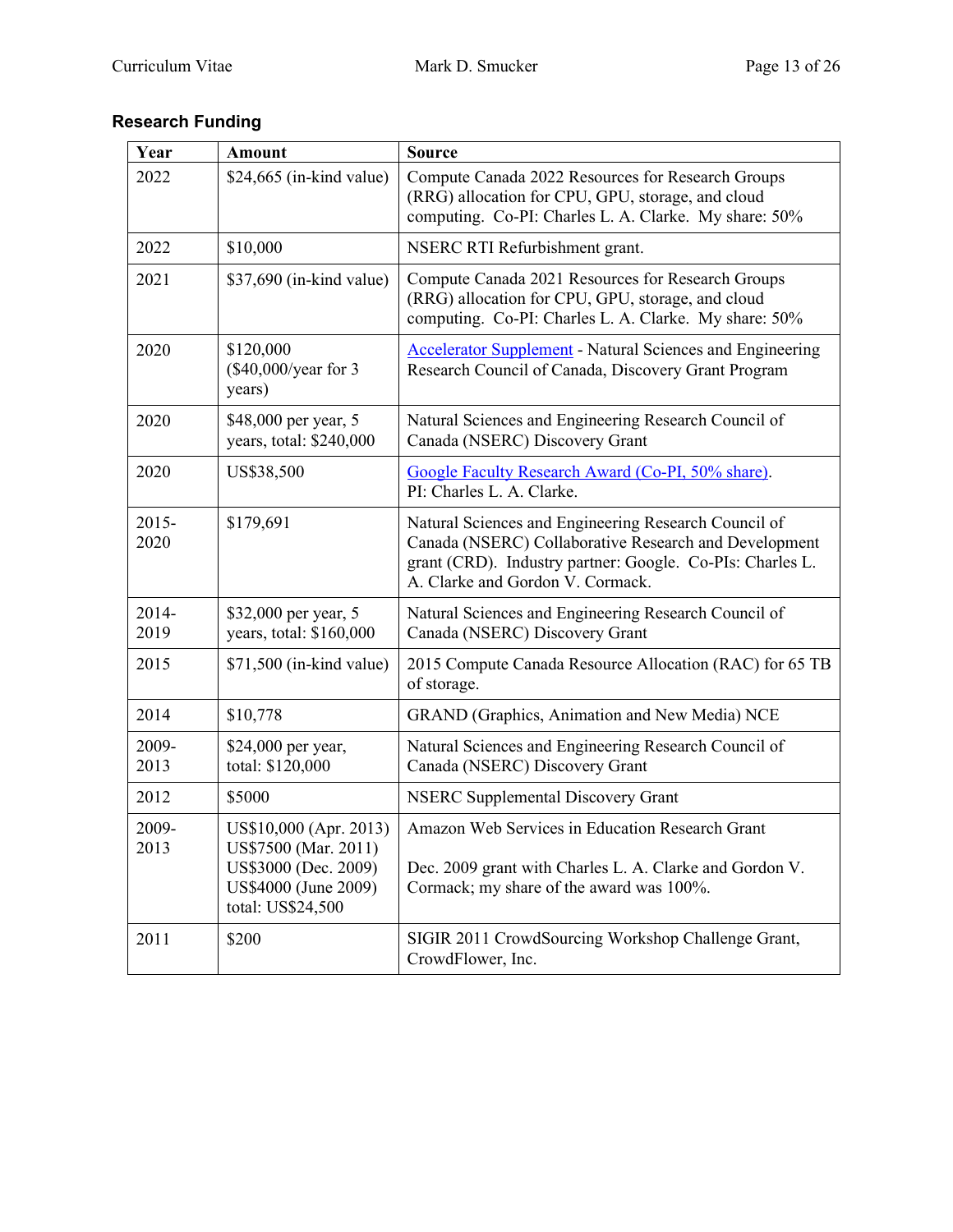# **Teaching**

#### **Courses Taught**

In addition to teaching each of these courses, I developed or redesigned each of these courses for the Management Engineering (MGTE) undergraduate program. Excluded are graduate reading courses I have offered to my graduate students.

| <b>Title</b>                                                              | Level                                | <b>Times</b><br>Taught | <b>Development Work</b>                                                           |
|---------------------------------------------------------------------------|--------------------------------------|------------------------|-----------------------------------------------------------------------------------|
| MSCI 121 (was GENE)<br>Introduction to Computer<br>Programming (redesign) | 1B (Core)                            | 5                      | Redesign for MGTE<br>program when<br>transitioned from first<br>year engineering. |
| MSCI 240 Data Structures and<br>Algorithms (new course)                   | $2A$ (Core)                          | 6                      | Designed new course<br>(first to teach course)                                    |
| MSCI 245 Databases and<br>Software Design (new course)                    | $2B$ (Core)                          | 2                      | Designed new course.                                                              |
| MSCI 342 Principles of Software<br>Engineering (redesign)                 | $3A/3B$ (Core)                       | 7                      | Redesigned: teamwork<br>and Agile approach.                                       |
| MSCI 446 Data Mining (new<br>course)                                      | 3A+ (Tech. Elective)                 |                        | Designed new course.                                                              |
| MSCI 541/720 Search Engines<br>(new course)                               | 3A+ (Tech. Elective)<br>and Graduate | 8                      | Designed new course.                                                              |

#### **Course Critique Scores**

Note: Question 10 is "Quality of Teaching," and Questions 1-9 address attributes of teacher quality.

| <b>Term and</b>                              | Course              | Number of       | Critique        | Critique   | $\frac{0}{0}$   |
|----------------------------------------------|---------------------|-----------------|-----------------|------------|-----------------|
| vear                                         |                     | <b>Students</b> | Q <sub>10</sub> | Avg. Q 1-9 | <b>Response</b> |
| $W22$ -mixed <sup><math>\dagger</math></sup> | <b>MSCI 342</b>     | 89              | $NA^{\ddagger}$ | <b>NA</b>  | 45%             |
| F21-online                                   | <b>MSCI 541</b>     | 30              | 77              | 83         | 37%             |
| F <sub>21</sub> -blended                     | <b>MSCI 541</b>     | 12              | 88              | 94         | 33%             |
| S <sub>21</sub> -online                      | <b>MSCI 245</b>     | 92              | $NA^{\S}$       | <b>NA</b>  | 46%             |
| S <sub>21</sub> -online                      | <b>MSCI 541/720</b> | 38              | <b>NA</b>       | <b>NA</b>  | 34%             |
| W <sub>21</sub> -online                      | <b>MSCI 342</b>     | 77              | 71              | 79         | 51%             |
| S <sub>20</sub> -online                      | <b>MSCI 245</b>     | 85              | $57**$          | 75         | 51%             |

*Table is continued on next page.*

<span id="page-13-0"></span><sup>&</sup>lt;sup>†</sup> The first 5 weeks of the term were online. On Feb 7, 2022, we returned to in-person delivery.

<span id="page-13-1"></span> $\ddagger$  New critiques: Course stats: learning outcomes = 4.4, graded work = 4.1, outcomes assessed = 4.4. Instructor stats: course concepts = 4.3, supportive environment = 4.5, interest = 4.2 out of 5 pts.

<span id="page-13-2"></span><sup>§</sup> In spring 2021, I participated in a new course critiques experimental system that does not have comparable scores. For MSCI 245, the course average score was 3.3 on a 5 point scale, and my "professor" average was 3.1. For MSCI 541, the course average score was 4.3 on a 5 point scale, and my "professor" average was 4.2.

<span id="page-13-3"></span><sup>\*\*</sup> First online term of the pandemic delivering a newly redesigned course.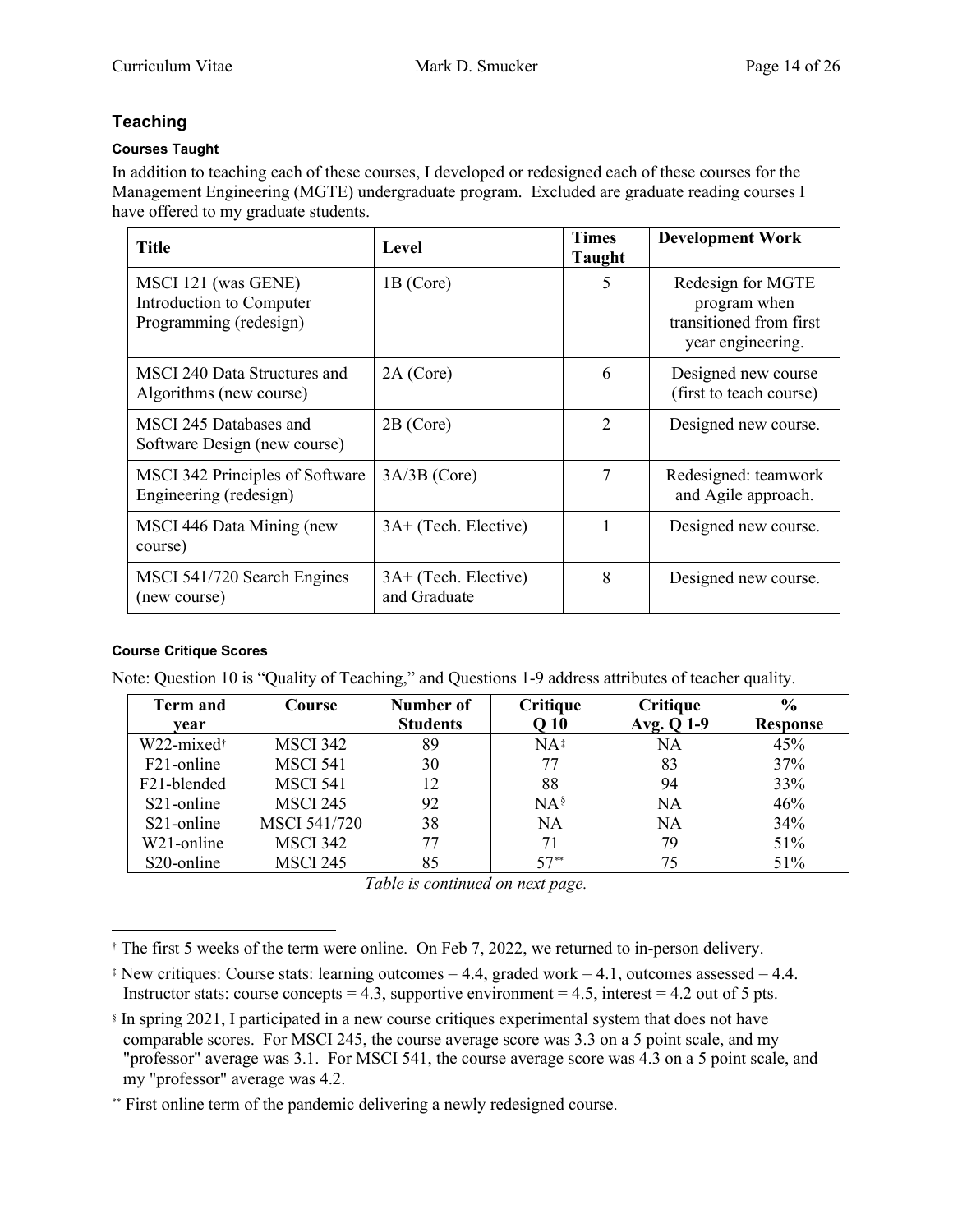| <b>Term and</b>  | Course              | Number of       | Critique           | Critique   | $\frac{0}{0}$   |
|------------------|---------------------|-----------------|--------------------|------------|-----------------|
| year             |                     | <b>Students</b> | Q <sub>10</sub>    | Avg. Q 1-9 | <b>Response</b> |
| Fall 2019        | <b>MSCI 342</b>     | 68              | $36$ <sup>††</sup> | 50         | 74%             |
| Fall 2018        | <b>MSCI 342</b>     | 60              | 80                 | 81         | 35%             |
| Winter 2018      | <b>MSCI 541/720</b> | 23              | 95                 | 91         | 91%             |
| Fall 2017        | <b>MSCI 342</b>     | 61              | 86                 | 86         | 62%             |
| Winter 2017      | <b>MSCI 541/720</b> | 30              | 93                 | 92         | 73%             |
| Fall 2016        | <b>MSCI 342</b>     | 52              | 77                 | 82         | 79%             |
| Winter 2016      | <b>MSCI 541/720</b> | 15              | 73                 | 81         | 87%             |
| Fall 2015        | <b>MSCI 342</b>     | 46              | 78                 | 83         | 76%             |
| Fall 2014        | <b>MSCI 240</b>     | 58              | 91                 | 91         | 78%             |
| Winter 2014      | <b>MSCI 541/720</b> | 14              | 87                 | 90         | 79%             |
| Winter 2014      | <b>MSCI 121</b>     | 74              | 86                 | 87         | 76%             |
| Fall 2013        | <b>MSCI 240</b>     | 51              | 92                 | 92         | 76%             |
| Winter 2013      | <b>MSCI 541/720</b> | 18              | 92                 | 90         | 56%             |
| Winter 2013      | <b>GENE 121</b>     | 60              | 89                 | 91         | 67%             |
| Fall 2012        | <b>MSCI 240</b>     | 61              | 92                 | 89         | 67%             |
| Winter 2012      | <b>MSCI 541/720</b> | 11              | 94                 | 93         | 82%             |
| Winter 2012      | <b>GENE 121</b>     | 64              | 81                 | 86         | 84%             |
| Winter 2011      | <b>GENE 121</b>     | 74              | 78                 | 81         | 53%             |
| Fall 2010        | <b>MSCI 446</b>     | 28              | 81                 | 81         | 86%             |
| Fall 2010        | <b>MSCI 240</b>     | 54              | 76                 | 78         | 67%             |
| Winter 2010      | <b>GENE 121</b>     | 72              | 76                 | 76         | 61%             |
| Fall 2009        | <b>MSCI 240</b>     | 46              | 69                 | 75         | 76%             |
| <b>Fall 2008</b> | <b>MSCI 240</b>     | 41              | 89                 | 86         | 71%             |
|                  | <b>Overall Avg:</b> | 50.2            | 80.8               | 83.8       | 65.8%           |

#### **Teaching Professional Development**

- Completed 4-day Teaching Excellence Academy (TEA) in 2015.
- Completed 3-day Instructional Skills Workshop (ISW) in 2009.

<span id="page-14-0"></span><sup>††</sup> The 36 is a not a typo, but it does represent an outlier compared to the other course evaluations, and other course offerings of MSCI 342, which had Q10 scores of: 71, 80, 86, 77, and 78. In the Fall 2019 offering, I acted as a "client" to two project teams. My teaching assistants and I did not believe these two teams performed well. My negative feedback to the teams was perceived as unfair as best as I can ascertain based on the number of comments mentioning that students thought I was unfair to the two teams. While I have successfully played the role of client in previous terms, it did not work in Fall 2019. In subsequent offerings, I redesigned elements of the course and no longer assume multiple roles, which can be stressful to students. Student run class profiles in 2020 and 2021 found MSCI 342 to be the most useful core (required) course in the Management Engineering degree program. The class of 2021 are the students that gave this course a Q10 of 36 in Fall 2019. MSCI 342 was also the most disliked course for the 2021 graduating cohort. In Winter 2022, with the new student course perceptions evaluation and a return to in-person learning, the course average score for 342 was 4.3 out of 5, and the professor average was also 4.3 out of 5, which I believe shows that the changes I made were successful.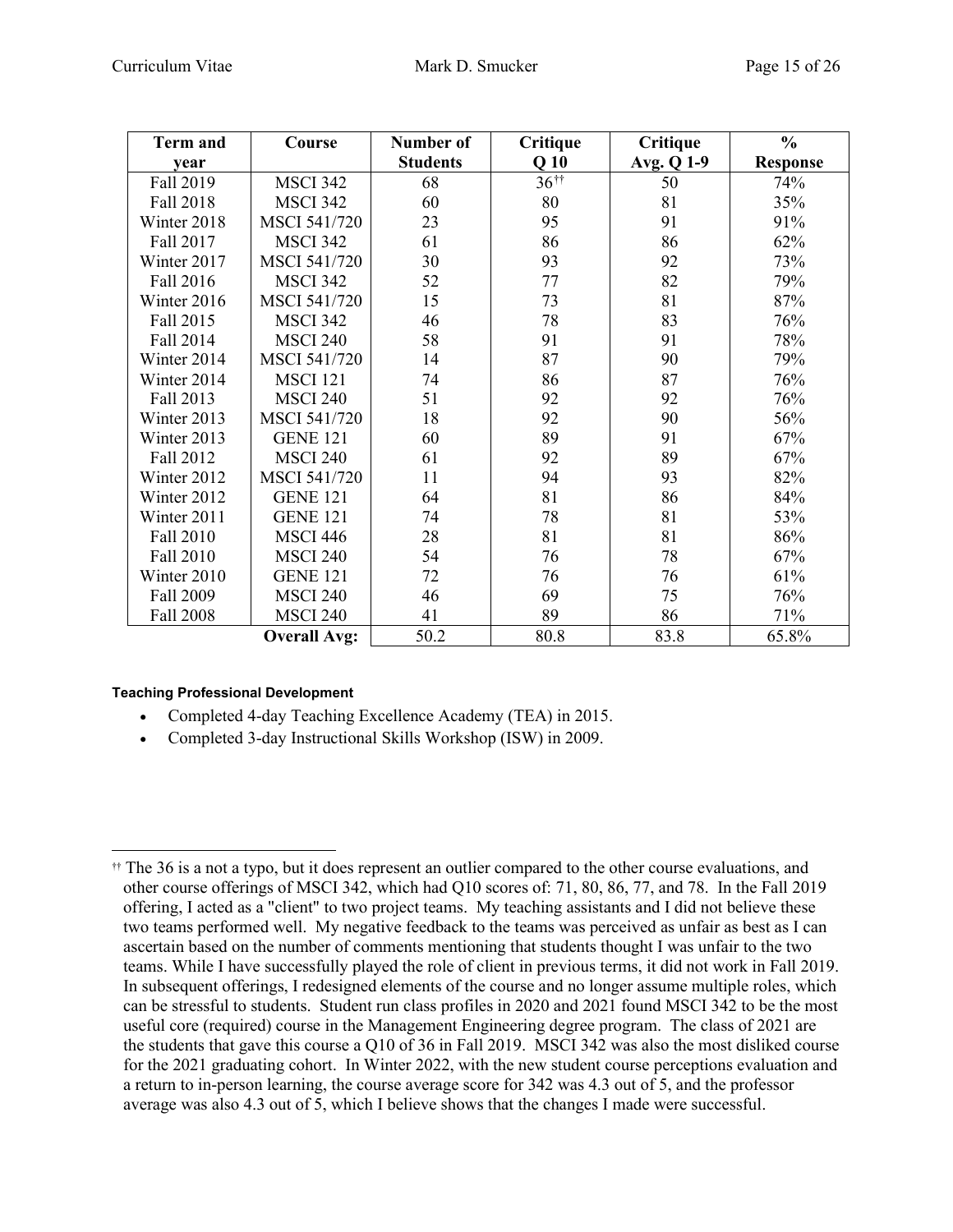#### **Curriculum Development**

As noted above, as an instructor, I have developed (first taught) or redesigned 6 courses for the Management Engineering program. These courses include the first 4 required courses in information systems (computer science) for our Management Engineering students. Certainly, MSCI 121, 240, and 446 have evolved since I last taught them with subsequent instructors continually improving and changing the courses.

As Associate Chair for Undergraduate Studies in the Department of Management Sciences, I oversaw substantial curriculum improvements. In 2015, I conducted an overview of the Management Engineering (MGTE) program with faculty and students and identified key issues and opportunities for improvement. With the help of faculty, staff, and students, I successfully made these improvements:

- 1. Eliminated redundancy in the information systems courses by combining MSCI 346 (Databases) and MSCI 444 (Information Systems Design and Analysis) by creating MSCI 245 (Databases and Software Design) and redesigning MSCI 342 (Principles of Software Engineering).
- 2. Increased our coverage of probability and statistics by creating two courses in probability and statistics rather than the previous single course. These courses are notable for teaching probability and statistics together in each course rather than separating the topics into two separate courses. Our belief is that this allows the subject material to be reinforced and should increase retention of concepts.
- 3. Redesigned our co-op work reports (MSCI 391, 392, 491) to be reflective work reports with an integrated report on pre-graduation engineering experience for future professional engineering applications.
- 4. Added a course on professional communication in engineering (English) as well requiring professional development (PD) courses in engineering ethics and technical writing.
- 5. Redesigned the curriculum to lower the load by 2 courses while increasing choice in natural science and improving our CEAB AUs (Accreditation Units). In doing so, this allows all but one term to be 5 courses, which should help reduce the stress reported by students in exit surveys for terms with formerly heavier loads.
- 6. Created new technical electives relevant to our program and organized their offerings to balance the various technical streams in our program.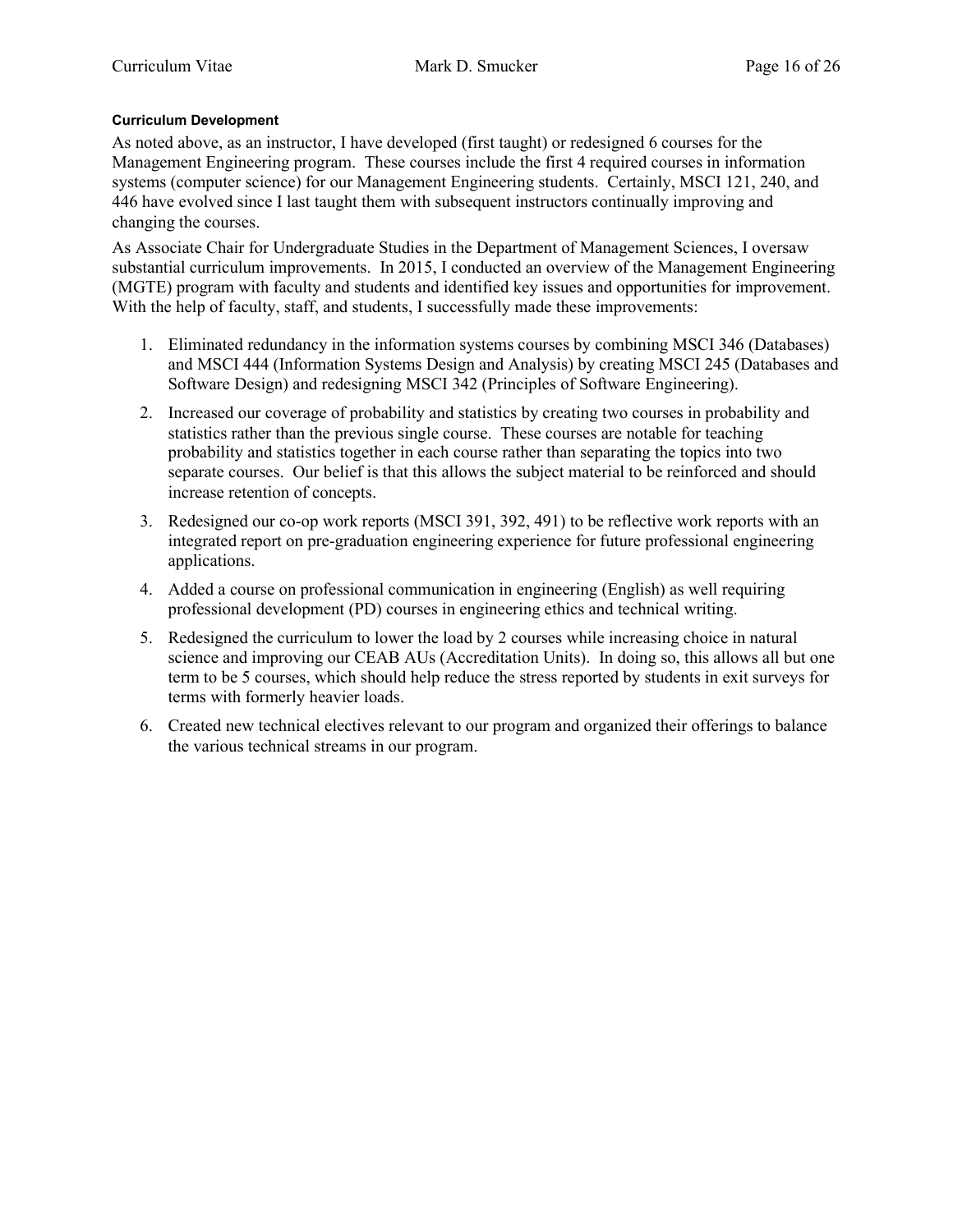# **Student Supervision**

*Current Graduate Students*

| <b>Name</b><br>(Co-Supervisor)    | <b>Degree</b> | <b>Supervisory</b><br><b>Period</b> | <b>Research Description and Comments</b>                                             |
|-----------------------------------|---------------|-------------------------------------|--------------------------------------------------------------------------------------|
| Amir Vakili Tahami                | PhD           | $9/2020 -$                          | Amir is interested in question answering<br>systems.                                 |
| Kamyar Ghajar<br>(Charles Clarke) | PhD           | $9/2020$ -                          | Kamyar is looking at ways to use<br>transformers for human in the loop<br>retrieval. |
| Linh Nhi Phan Minh                | <b>MMath</b>  | $9/2020$ -                          | Linh Nhi is investigating preference<br>judgments.                                   |
| Dake Zhang                        | <b>MMath</b>  | $9/2020$ -                          | Dake is working on techniques to reduce<br>misinformation in health search.          |
| Nicole Yan<br>(Charles Clarke)    | <b>MMath</b>  | $9/2020$ -                          | Nicole is working on conversational search<br>and preference judging.                |

*Former Graduate Students*

| <b>Name</b><br>(Co-Supervisor)             | <b>Degree</b> | <b>Supervisory</b><br><b>Period</b> | <b>Research Title and Comments</b>                                                                                                                                                                                 |
|--------------------------------------------|---------------|-------------------------------------|--------------------------------------------------------------------------------------------------------------------------------------------------------------------------------------------------------------------|
| Mustafa Abualsaud                          | PhD           | $5/2017 -$<br>12/2021               | Users, Queries, and Bad Abandonment in<br>Web Search<br>Post-degree: Applied Research Scientist,<br>Thomson Reuters, Toronto, Canada<br>https://www.linkedin.com/in/mustafaabuals<br>$\frac{\text{aud}}{\text{d}}$ |
| Fuat Can Beylunioglu<br>(Robert Duimering) | MASc          | 9/2018<br>8/2020                    | Using a Credibility Classifier to Improve<br><b>Health-Related Information Retrieval</b><br>Post-degree: PhD student<br>https://www.linkedin.com/in/fcbeylunioglu/                                                 |
| Mays Hmadh<br>(Robert Duimering)           | <b>MMSc</b>   | $1/2018-$<br>5/2020                 | Mays investigated topics related to<br>misinformation in search.<br>https://www.linkedin.com/in/mays-hmadh-<br>ab5046139/                                                                                          |
| Amira Ghenai<br>(Charles Clarke)           | PhD           | $10/2015 -$<br>12/2019              | Health Misinformation in Search and Social<br>Media<br>Post-degree: Assistant Professor, Ted<br>Rodgers School of Management, Ryerson<br>University, Toronto, Canada<br>https://www.linkedin.com/in/amiraghenai/   |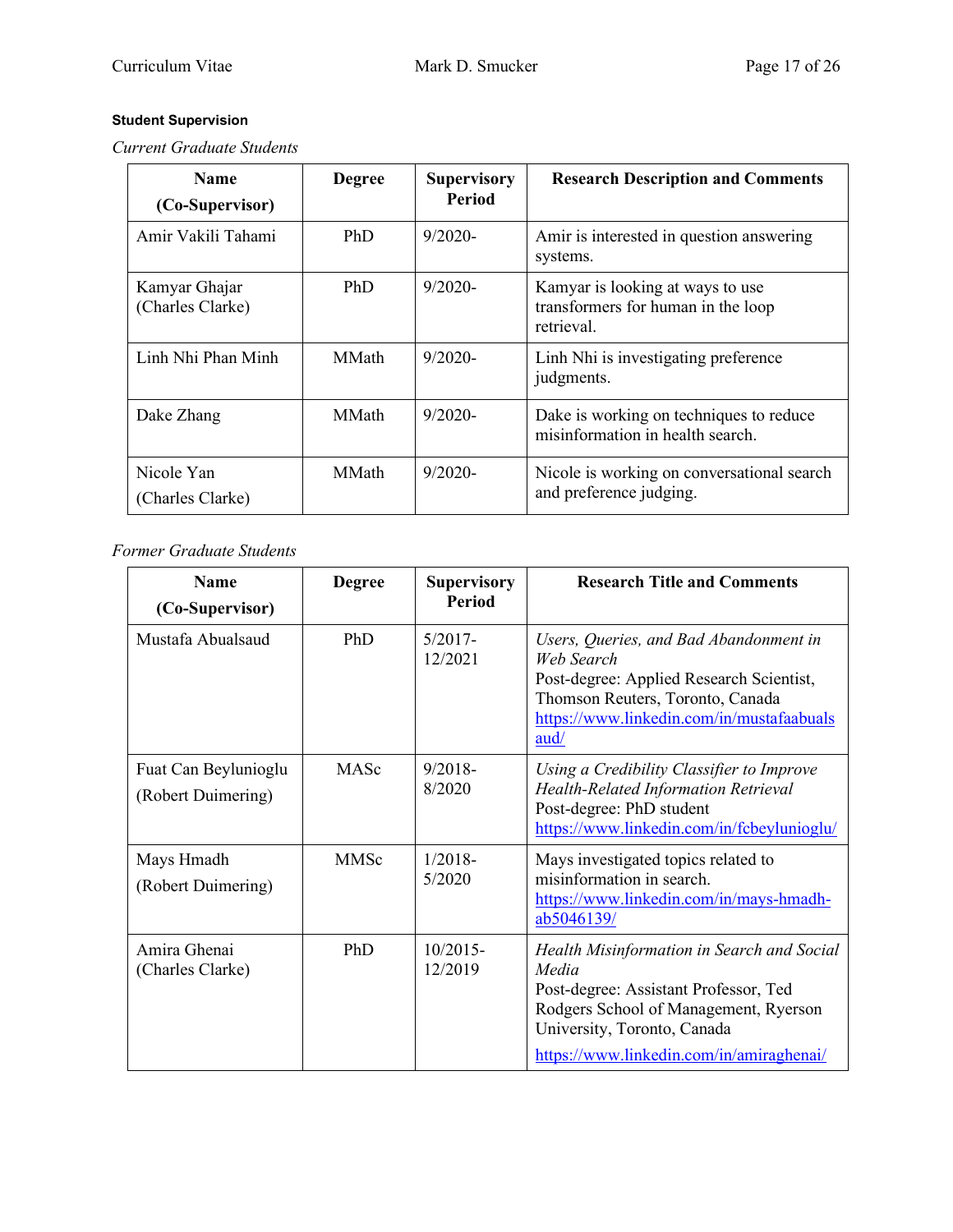| Haotian Zhang<br>(Gordon Cormack) | PhD                    | $1/2015$ -<br>4/2019 | Increasing the Efficiency of High-Recall<br><b>Information Retrieval</b>                                                                                                                                                               |
|-----------------------------------|------------------------|----------------------|----------------------------------------------------------------------------------------------------------------------------------------------------------------------------------------------------------------------------------------|
|                                   |                        |                      | Post-degree: Software Engineer, Wish,<br>Toronto, Canada                                                                                                                                                                               |
|                                   |                        |                      | https://www.linkedin.com/in/zhanghaotian/                                                                                                                                                                                              |
| Shahin Rahbariasl                 | MMath<br>Thesis        | $9/2016 -$<br>8/2018 | The Effects of Time Constraints and<br>Document Excerpts on Relevance Assessing<br><b>Behavior</b><br>Post-degree: Software Engineer,<br>Blockthrough, Toronto, Canada<br>https://www.linkedin.com/in/shahin-<br>rahbariasl-b16b8210b/ |
| Nimesh Ghelani                    | MMath<br>Thesis        | $9/2016 -$<br>8/2018 | Refresh Strategies in Continuous Active<br>Learning<br>Post-degree: Software Engineer, Machine<br>Learning, Bloomberg, London, UK<br>https://www.linkedin.com/in/nimesh-<br>ghelani-36aab821/                                          |
| Mustafa Abualsaud                 | MMath<br><b>Thesis</b> | $1/2015-$<br>4/2017  | Learning Factors and Determining<br>Document-level Satisfaction in Search-as-<br>Learning<br>Post-degree: PhD student, University of<br>Waterloo<br>https://www.linkedin.com/in/mustafaabuals<br>aud/                                  |
| Aiman L. Al-Harbi                 | PhD                    | $3/2011 -$<br>8/2016 | Studying Relevance Judging Behavior of<br>Secondary Assessors                                                                                                                                                                          |
|                                   |                        |                      | Post-degree: Assistant Prof., King Saud bin<br>Abdulaziz University for Health Sciences<br>https://www.linkedin.com/in/aiman-<br>altamimi-329b557/                                                                                     |
| Gaurav Baruah<br>(Charles Clarke) | PhD                    | $9/2011 -$<br>8/2016 | <b>Filtering News from Document Streams:</b><br><b>Evaluation Aspects and Modeled Stream</b><br>Utility                                                                                                                                |
|                                   |                        |                      | Post-degree: Post-Doctoral Fellow,<br>University of Waterloo<br>https://www.linkedin.com/in/gaurav-<br>baruah/                                                                                                                         |
| Le Li                             | MMath<br>Thesis        | $9/2011 -$<br>8/2013 | <b>Evaluating Information Retrieval Systems</b><br>With Multiple Non-Expert Assessors                                                                                                                                                  |
|                                   |                        |                      | Post-degree: Software Engineer in Data,<br>Electronic Arts, Inc., USA.                                                                                                                                                                 |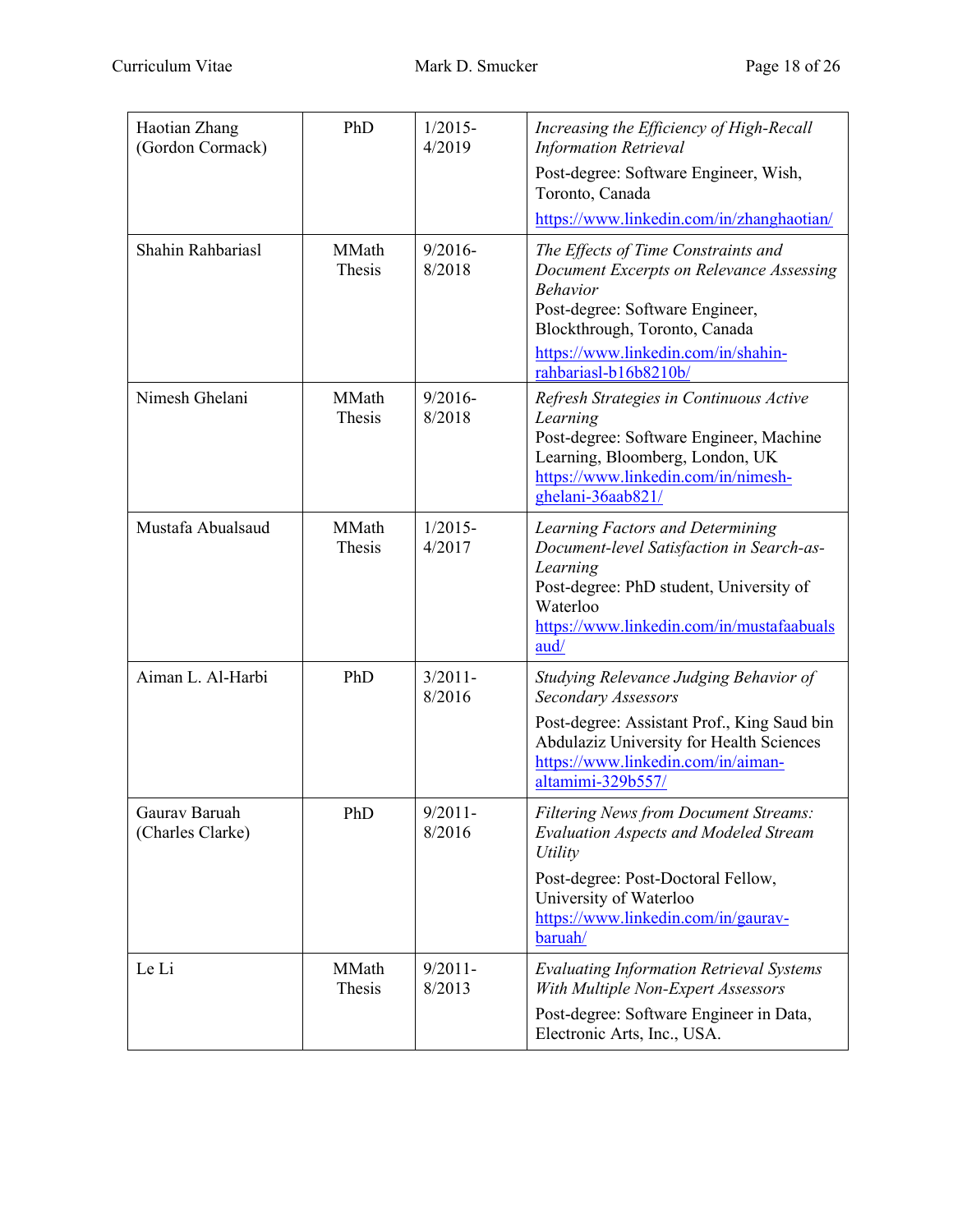| Chandra Prakash      | MMath       | $9/2009-$ | Effect of Prevalence on Relevance                                                                          |
|----------------------|-------------|-----------|------------------------------------------------------------------------------------------------------------|
| Jethani              | Thesis      | 8/2011    | Assessing Behaviour                                                                                        |
|                      |             |           | Post-degree: Software Development<br>Engineer, Yahoo! Inc., USA.<br>https://www.linkedin.com/in/cpjethani/ |
| Xiaoyin (Susan) Yang | <b>MASc</b> | $1/2009-$ | Collective Intelligence in Collaborative                                                                   |
| (Robert Duimering)   |             | 10/2009   | Tagging System                                                                                             |

# *Current and Former Undergraduate Students*

| <b>Name</b>                                                                                 | Work<br><b>Supervised</b>                    | <b>Supervisory</b><br><b>Period</b> | <b>Research Title and Comments</b>                                                                                                                                                                                 |
|---------------------------------------------------------------------------------------------|----------------------------------------------|-------------------------------------|--------------------------------------------------------------------------------------------------------------------------------------------------------------------------------------------------------------------|
| Sunil Cotterill                                                                             | <b>URA</b>                                   | Winter 2022                         | Sunil developed a web system for<br>preference judging.                                                                                                                                                            |
| Andrea Lori Haw                                                                             | <b>URA</b>                                   | Fall 2021                           | Andrea and Charles wrote a new                                                                                                                                                                                     |
| Charles Yu                                                                                  | <b>URA</b>                                   | Fall 2021                           | experimental implementation of CAL for<br>use in investigating preference judgments.                                                                                                                               |
| Irene XiangYi Chen                                                                          | <b>URA</b>                                   | Spring 2021                         | Irene worked with my graduate students on<br>developing topics for the TREC Health<br>Misinformation Track as well as using<br>machine learning to predict credibility of<br>web URLs.                             |
| Jonathan Cho,<br>Kanika Dutta,<br>Brandon Leung,<br>Julian Leung,<br><b>Sidhant Vashist</b> | 4th year<br><b>MGTE</b><br>design<br>project | Winter 2021                         | Supervised these 4B students with their<br>FYDP after their supervisor unexpectedly<br>passed away in Fall 2020.                                                                                                   |
| Rui Zhang,<br>Amanee Syed Abid<br>Hussain,<br>Hilary Masha,<br>Haibei Wang                  | 4th year<br><b>MGTE</b><br>design<br>project | <b>Spring 2019-</b><br>Winter 2020  | Regularly met and advised these MGTE<br>4A/4B students on their project: Sleep Well,<br>An Interactive Mobile Application to<br><b>Support Cancer Patients</b>                                                     |
| Katie Masseo,<br>Claire Pannolino,<br>Rim Al-Hassan,<br>Pooja Patel,<br>Ayser Choudhury     | 4th year<br><b>MGTE</b><br>design<br>project | Spring 2019-<br>Winter 2020         | Regularly met and advised these MGTE<br>4A/4B students on their "engineering quiz"<br>project, which is used by Waterloo<br>Engineering for recruitment: https://uw-<br>engineering-quiz.herokuapp.com/            |
| Dhruv Gupta,<br>Thevany<br>Narayanamoorthy,<br>Sam Villaluz,<br>Rhea Philip                 | 4th year<br><b>MGTE</b><br>design<br>project | Spring 2018-<br>Winter 2019         | Regularly met and advised these MGTE<br>4A/4B students on their price comparison<br>project. Project was a \$10K finalist in the<br>Esch pitch competition and won the Sedra<br>People's Choice Award (\$3K), too. |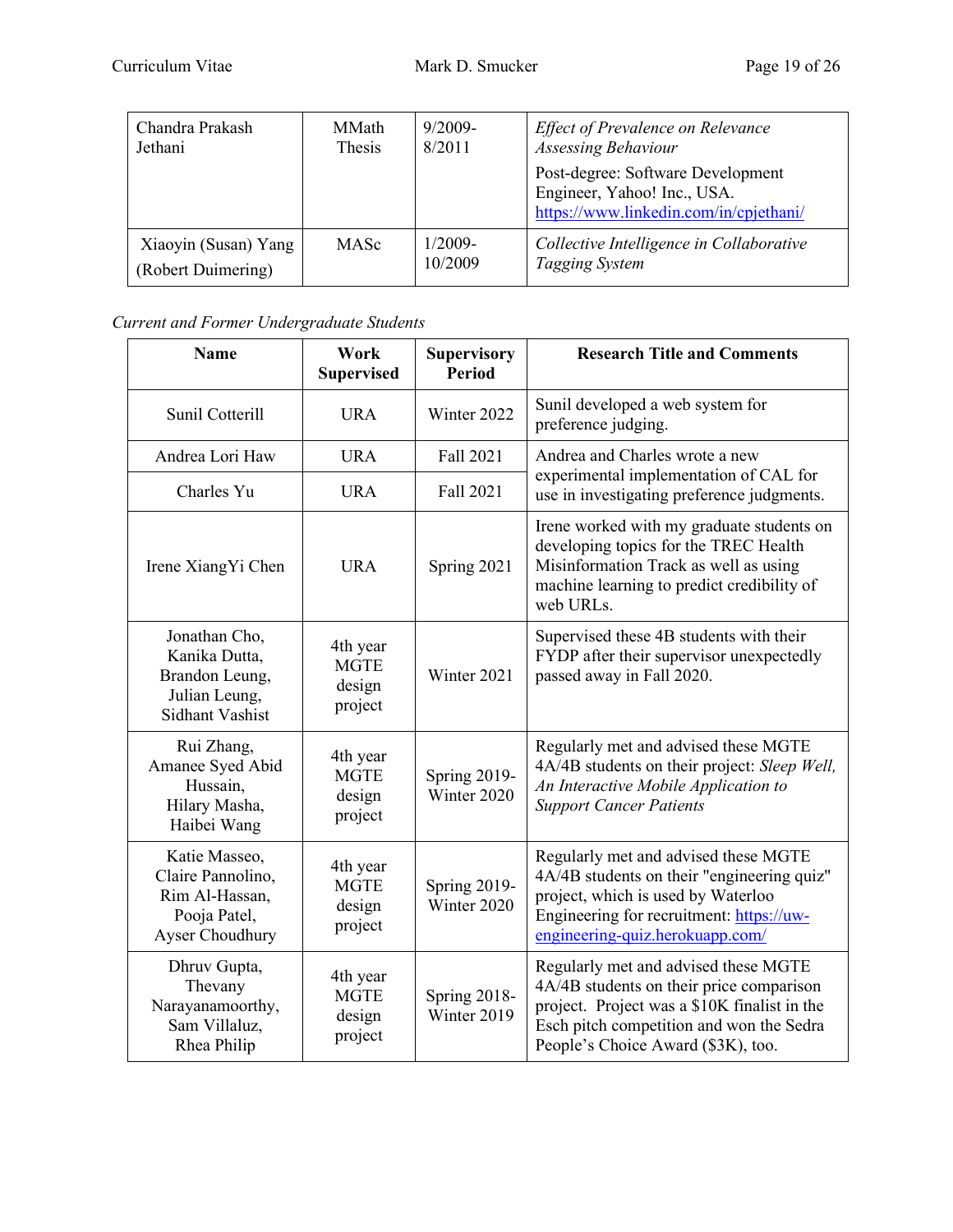| Laura Dobson,<br>Amy Leblond,<br>Sarah Watts,<br>Johnson Kan                     | 4th year<br><b>MGTE</b><br>design<br>project | Spring 2017-<br>Winter 2018        | Regularly met and advised these MGTE<br>4A/4B students on their teaching assistant<br>allocation system. Project won first place.                                                                                |
|----------------------------------------------------------------------------------|----------------------------------------------|------------------------------------|------------------------------------------------------------------------------------------------------------------------------------------------------------------------------------------------------------------|
| Madeline Cowie,<br>David Erakovic,<br>Mojan<br>Hamedanianpour,<br>Matthew Watson | 4th year<br><b>MGTE</b><br>design<br>project | Spring 2016-<br>Winter 2017        | Regularly met and advised these MGTE<br>4A/4B students on their roommate fair<br>share application.                                                                                                              |
| <b>Frances Pogacar</b>                                                           | Research<br>Assistant                        | Fall 2014,<br>Spring 2015          | In the fall, Frances (4A CS) met with me to<br>design her study that will investigate the<br>effect of poor search results on user<br>behavior. In the spring, Frances began the<br>implementation of the study. |
| Hannah Gautreau                                                                  | <b>URA</b>                                   | Spring 2014                        | Hannah (2B MGTE) worked with me on the<br>early stages of an experiment to investigate<br>the query reformulation process.                                                                                       |
| Kevin Choi                                                                       | <b>URI</b>                                   | Spring 2014                        | Kevin (1B MGTE) wrote software in<br>support of my research program.                                                                                                                                             |
| Evelyn Tchao, Casey<br>Tjokroharjo, Ron Yu,<br>Amy Zhang                         | 4th year<br><b>MGTE</b><br>design<br>project | Spring 2014-<br>Winter 2015        | Regularly met and advised this MGTE<br>4A/4B students on their neighborhood<br>recommendation system.                                                                                                            |
| Xiaoyu (Sunny) Guo<br>and Andrew Toulis                                          | <b>URA</b>                                   | Fall 2013                          | Sunny (2A MGTE) and Andy (2A MGTE)<br>studied patterns of mouse movement during<br>relevance assessing.                                                                                                          |
| Hassan Ahmed                                                                     | <b>URA</b>                                   | Fall 2013                          | Hassan (2A MGTE) is studying<br>distributions of time spent searching.                                                                                                                                           |
| Eugene Solodkin                                                                  | Research<br>Assistant                        | Spring 2013                        | Eugene (4B SE) investigated methods for<br>near duplicate detection of web pages.<br>Post-degree: Software Development<br>Engineer, Amazon, Inc.                                                                 |
| Lamin Ceesay,<br>Jonathan Ong,<br>Jiansen Wang,<br>Chad Xu                       | 4th year<br><b>MGTE</b><br>design<br>project | <b>Spring 2013-</b><br>Winter 2014 | Regularly met and advised these MGTE<br>4A/4B students on their project titled<br>Optimizing Franchise Site Expansion.                                                                                           |
| Jared Evans and<br>Brian (Jea Hwan) Kim                                          | <b>URA</b>                                   | Spring 2013                        | Jared (4A MGTE) and Brian (2B MGTE)<br>worked with me to study reading speed<br>while people search for relevant<br>information.                                                                                 |
| Joe Mercer                                                                       | <b>URA</b>                                   | Fall 2012                          | Joe (2A MGTE) performed a qualitative<br>study about user needs for music<br>recommendations.                                                                                                                    |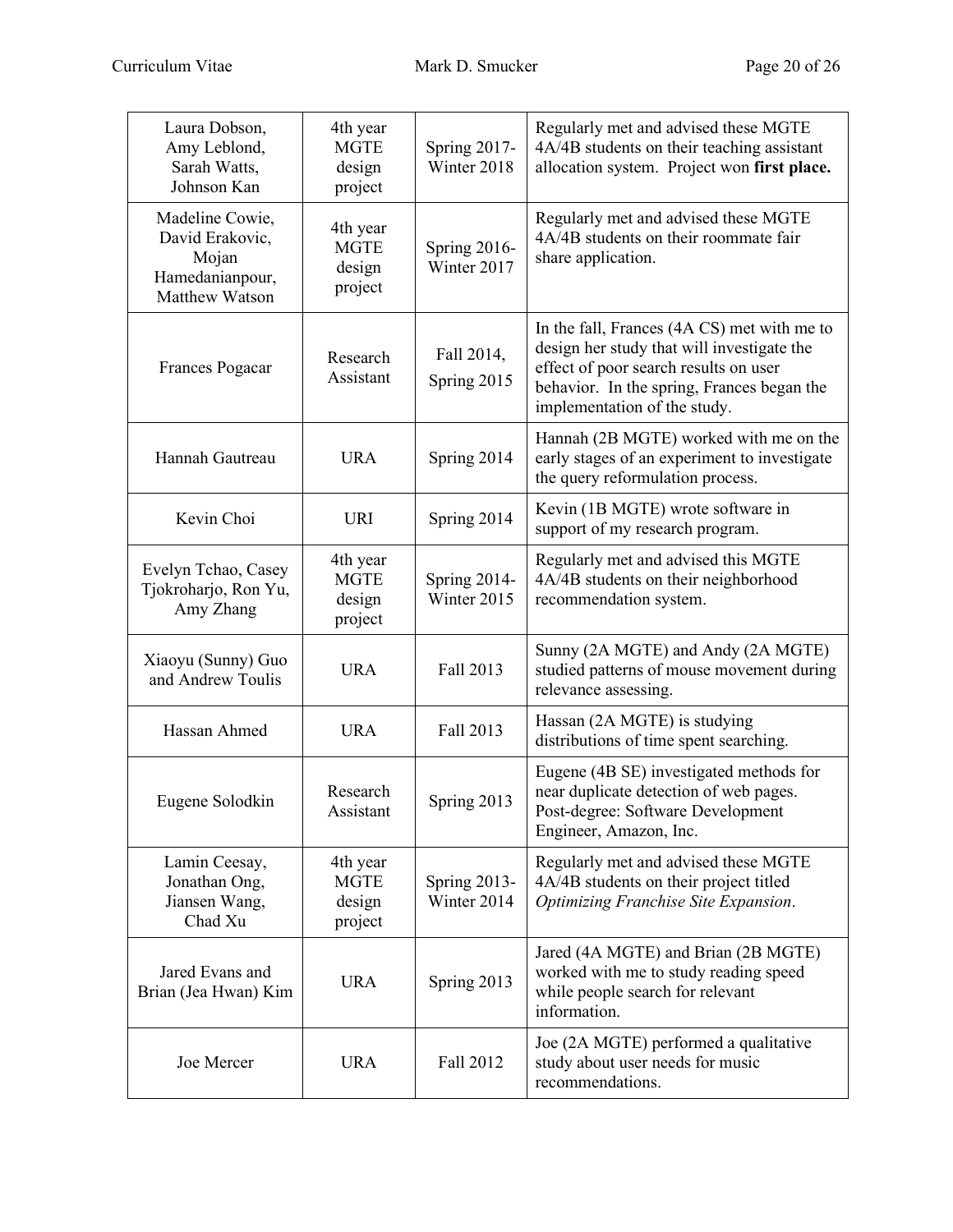| Ziyad Mir                                                                         | <b>URA</b>                                   | Spring 2012                 | Ziyad (3A SYDE) and I looked at<br>developing an experimental methodology to<br>collect speed-accuracy trade-off data for<br>relevance judgments.                                                                                                    |
|-----------------------------------------------------------------------------------|----------------------------------------------|-----------------------------|------------------------------------------------------------------------------------------------------------------------------------------------------------------------------------------------------------------------------------------------------|
| Korey Cheung,<br>Matthew Guilherme,<br>Dairai Nyabando, and<br>Alphonse Vermeulen | 4th year<br><b>MGTE</b><br>design<br>project | Spring 2011-<br>Winter 2012 | Regularly met and advised these MGTE<br>4A/4B students on their project titled<br><b>Investment Visualization Tool.</b>                                                                                                                              |
| Melissa Deziel                                                                    | <b>URA</b>                                   | Fall 2011                   | Melissa (3B MGTE) worked with me on<br>models of user behavior and helped with<br>initial investigations of the application of<br>the diffusion decision model to problems in<br>information retrieval.<br>Post-degree: Product Associate, MediaMath |
| Kenneth (Chi Wai) Ng                                                              | <b>URA</b>                                   | Fall 2011                   | Ken (2B SYDE) investigated the use of the<br>Hadoop framework on SHARCNET.                                                                                                                                                                           |
| David Hu                                                                          | <b>URA</b>                                   | Spring 2011                 | David (2B SE) implemented Broder's near<br>duplicate detection algorithm on Amazon's<br>EC2 Map Reduce system to allow for the<br>study of the effect of near duplicates on<br>information retrieval performance.                                    |
| Mack Duan                                                                         | <b>URA</b>                                   | Spring 2011                 | Mack (2B SE) built a web-based front end<br>for two retrieval systems to support a future<br>user study on interactive web retrieval.                                                                                                                |
| Pativet Sathiensamrit<br>and Joonha Shin                                          | <b>CBET</b><br>Enterprise<br>$Co$ -op        | Winter 2011                 | I mentored Pativet and Joonha (both 3B<br>MGTE) during their entrepreneurial co-op.                                                                                                                                                                  |
| Kevin Burt                                                                        | URI/Co-op                                    | Spring 2010                 | Kevin, Michael, and Chad (all 1B MGTE)                                                                                                                                                                                                               |
| Michael Tatham                                                                    | URI/Co-op                                    | Spring 2010                 | assisted me with my research. Each worked<br>full time (35 hr. / week) and I met with                                                                                                                                                                |
| Chad Xu                                                                           | Volunteer<br>Undergrad.<br>Research<br>Asst. | Spring 2010                 | them daily. Projects centered around the<br>analysis of user behavior in information<br>retrieval systems.                                                                                                                                           |
| Johnathan Fisseha                                                                 | <b>URA</b>                                   | Spring 2009                 | Johnathan worked with me on a project<br>about predicting the adoption of new user<br>interaction mechanisms in search interfaces.<br>Johnathan is a Management Engineering<br>student.                                                              |
| Ching-Pei (Ben) Lin                                                               | URA,<br>Independent<br>Study                 | Spring 2009,<br>Winter 2010 | Ben and Ivan worked as a pair in S09. We<br>read and discussed research papers together.<br>Ben and Ivan contributed to my research for                                                                                                              |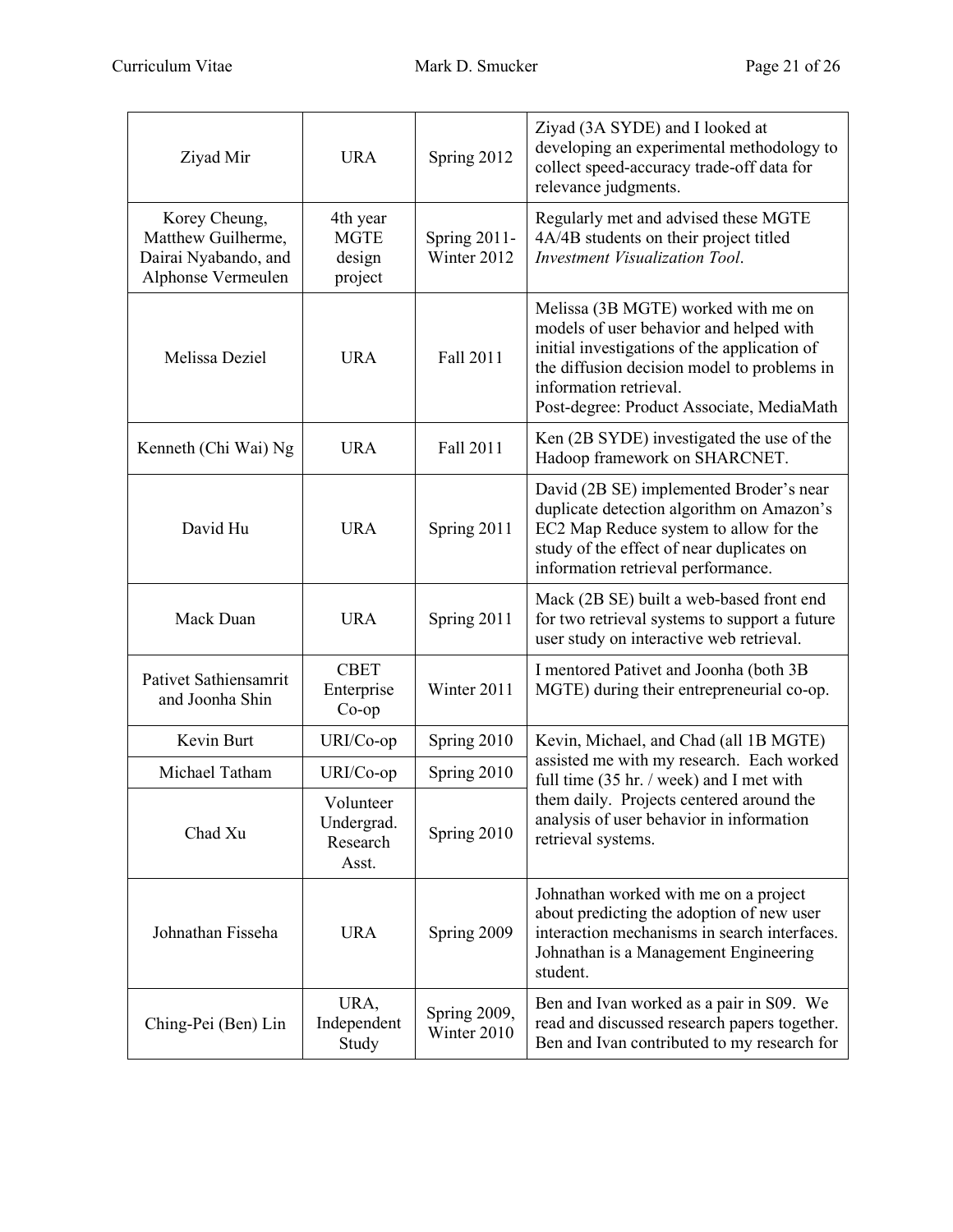| Ivan Patarroyo         | <b>URA</b> | Spring 2009 | TREC 2009 (a yearly conference in my<br>field). Ben came back, on his own, in W10<br>for independent study.<br>Post-degree: Ben went to graduate school at<br>UT-Austin in ECE, and Ivan when to<br>graduate school at UW in ECE.    |
|------------------------|------------|-------------|--------------------------------------------------------------------------------------------------------------------------------------------------------------------------------------------------------------------------------------|
| Jiao Yung (Justin) Lin | URA        | Spring 2009 | Justin's work centered around learning the<br>advanced data processing technique known<br>as Map Reduce and creating a prototype of<br>its use with the Hadoop processing<br>environment.<br>Post-degree: Software Engineer, Google. |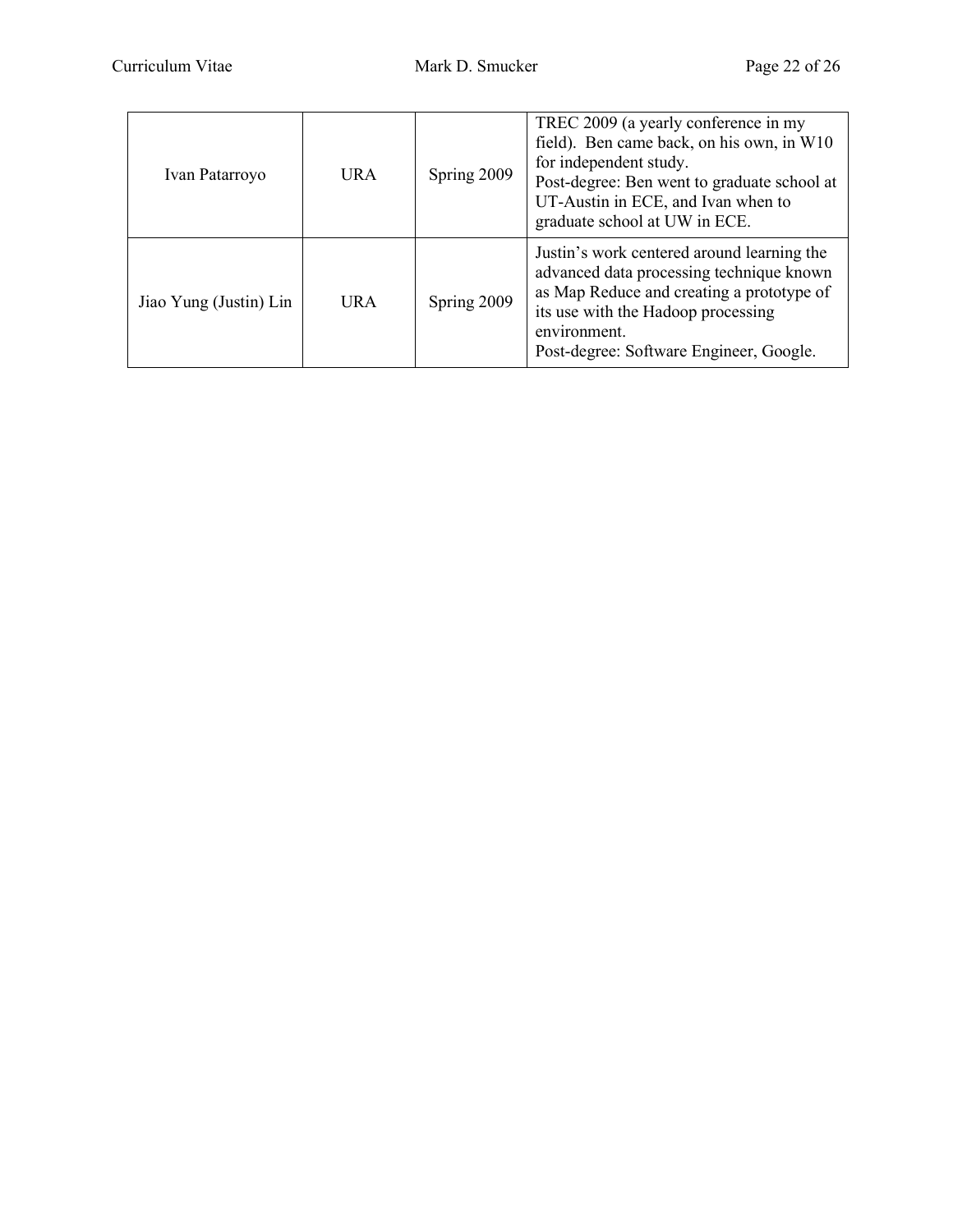# **Thesis Examinations (PhD Committee or Master's Thesis Reader)**

*External Examinations*

| Vear | <b>Name</b>   | Degree | University                                 |
|------|---------------|--------|--------------------------------------------|
| 2014 | Maryam Bashir | PhD    | Northeastern University (Computer Science) |
| 2014 | Feza Baskaya  | PhD    | University of Tampre (Information Science) |

#### *Graduated Students*

| Year | <b>Name</b>             | <b>Degree</b> | <b>University</b>                            |
|------|-------------------------|---------------|----------------------------------------------|
| 2021 | Anmol Singh             | MMath         | University of Waterloo (Computer Science)    |
| 2021 | Chengxi Luo             | MMath         | University of Waterloo (Computer Science)    |
| 2021 | Yin Ki NG               | MMath         | University of Waterloo (Computer Science)    |
| 2020 | Alexandra Vtyurina      | PhD           | University of Waterloo (Computer Science)    |
| 2020 | Bahar Sarrafzadeh       | PhD           | University of Waterloo (Computer Science)    |
| 2018 | Ayman Alzayat           | PhD           | University of Waterloo (Management Sciences) |
| 2017 | Shivangi Chopra         | MASc          | University of Waterloo (Management Sciences) |
| 2016 | <b>Adam Roegiest</b>    | PhD           | University of Waterloo (Computer Science)    |
| 2016 | Shaikh Quader           | MMath         | University of Waterloo (Computer Science)    |
| 2016 | Luchen Tan              | PhD           | University of Waterloo (Computer Science)    |
| 2015 | Yuheng (Helen) Jiang    | MASc          | University of Waterloo (Management Sciences) |
| 2014 | Andrew Kane             | PhD           | University of Waterloo (Computer Science)    |
| 2014 | <b>Adriel Dean-Hall</b> | MMath         | University of Waterloo (Computer Science)    |
| 2013 | Mehrnaz Moustafapour    | MASc          | University of Waterloo (Management Sciences) |
| 2013 | Gobaan Raveendran       | MMath         | University of Waterloo (Computer Science)    |
| 2013 | Shahab Kamali           | PhD           | University of Waterloo (Computer Science)    |
| 2013 | Younes Abouelnagah      | MMath         | University of Waterloo (Computer Science)    |
| 2013 | Azin Ashkan             | PhD           | University of Waterloo (Computer Science)    |
| 2013 | Maheedhar Kolla         | PhD           | University of Waterloo (Computer Science)    |
| 2012 | John A. Akinyemi        | PhD           | University of Waterloo (Computer Science)    |
| 2012 | Mona Mojdeh             | PhD           | University of Waterloo (Computer Science)    |
| 2012 | Mohammed Alliheedi      | MMath         | University of Waterloo (Computer Science)    |
| 2012 | <b>Adam Roegiest</b>    | MMath         | University of Waterloo (Computer Science)    |
| 2011 | Hani K. Nikkhoo         | MMath         | University of Waterloo (Computer Science)    |
| 2010 | Kelly Y. Itakura        | PhD           | University of Waterloo (Computer Science)    |
| 2008 | Rana Alshaar            | MASc          | University of Waterloo (Management Sciences) |
| 2008 | David R. A. Henriques   | MASc          | University of Waterloo (Management Sciences) |
| 2008 | Kun Cen                 | MASc          | University of Waterloo (Management Sciences) |

*Current Students (Thesis Proposal or Agreed to be Master's Thesis/Project Reader)*

| Year | <b>Name</b>     | Degree | University                                   |
|------|-----------------|--------|----------------------------------------------|
| 2019 | Shivangi Chopra | PhD    | University of Waterloo (Management Sciences) |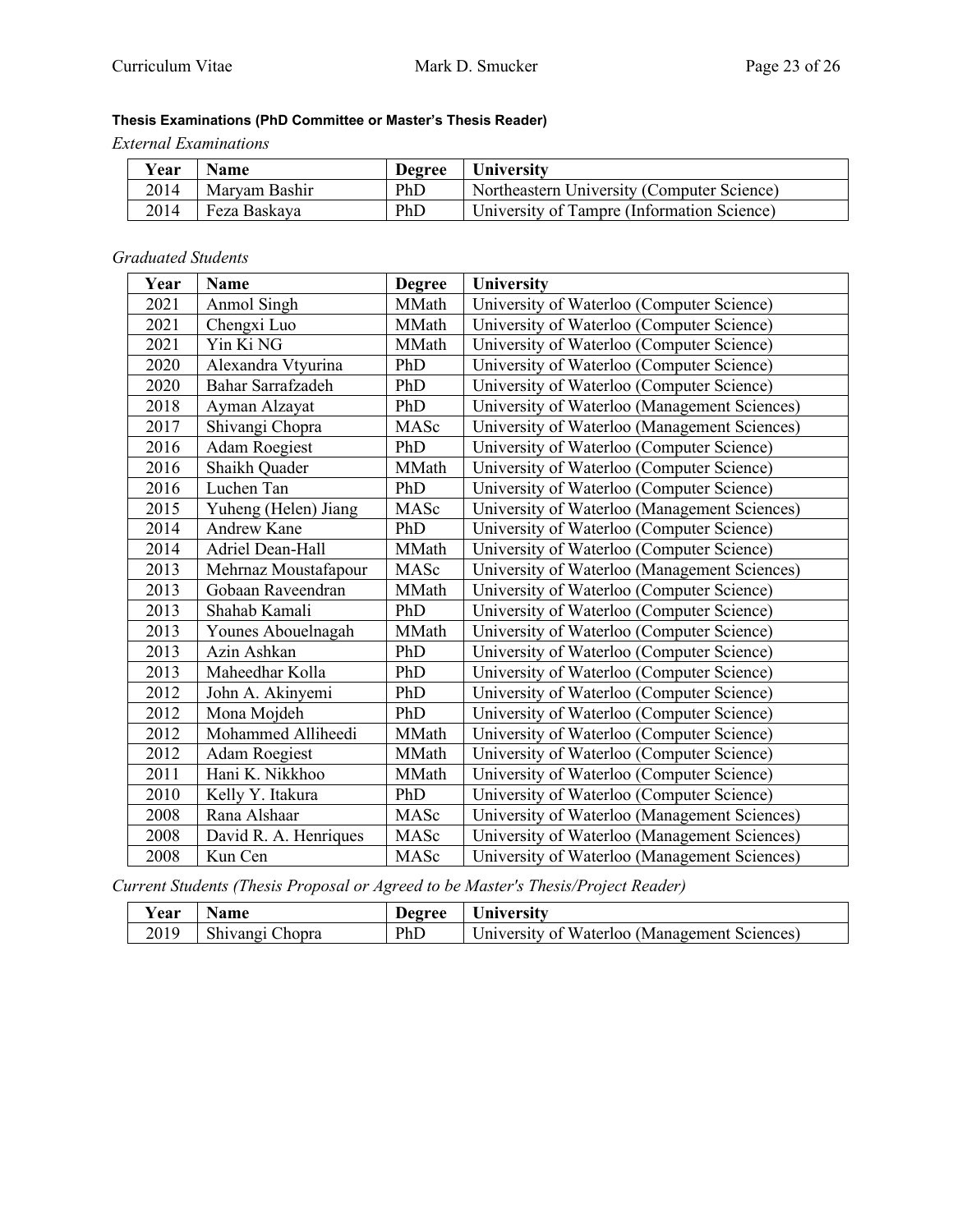#### **Service Committees and Other Roles**

*Department of Management Sciences*

| <b>Period</b>                                                                                       | <b>Name and Role</b>                                                                                                                                                  |
|-----------------------------------------------------------------------------------------------------|-----------------------------------------------------------------------------------------------------------------------------------------------------------------------|
| Fall 2020 to August 2022                                                                            | PhD Chair designate for Management Sciences department.                                                                                                               |
| Fall 2015 to Spring 2020 (5 years)                                                                  | Associate Chair, Undergraduate Studies                                                                                                                                |
|                                                                                                     | - Please see the section "Curriculum Development" for<br>improvements made to Management Engineering program.                                                         |
|                                                                                                     | - I led our efforts for the 2019 CEAB Accreditation, which<br>resulted in a successful renewal (June 2020) of the MGTE<br>program for 6 years (the maximum possible). |
| Spring 2009 to Spring 2016 (includes<br>two 6-month sabbaticals, and so only<br>4 years of service) | Examinations & Promotions Officer                                                                                                                                     |
| Fall 2012 to Fall 2014                                                                              | Undergraduate Studies Committee (DUGS) - Member                                                                                                                       |
| Fall 2012 and Fall 2010                                                                             | Management Engineering 2A Class professor                                                                                                                             |
| Sept 2020 to May 2022<br>Sept. 2010 to June 2011<br>Nov. 2009 to April 2010                         | Department Advisory Committee on Appointments (DACA)<br>- Member                                                                                                      |
| Winter 2009 to Fall 2010                                                                            | Computing Representative – Facilitate computing solutions in<br>department                                                                                            |

I have also served the department with various ad-hoc service. Selected examples:

- Faculty representative at Fall Open House, 2014-2018.
- Faculty representative at Ontario University Fair, Fall 2015, 2016.
- Co-author of opinion paper on Management Engineering program for Engineers Canada, 2012.
- Faculty participant in Co-op stakeholder feedback meeting, May 7, 2012.
- Faculty representative at Engineering Student Awards dinner, Nov. 11, 2010 and Nov. 12, 2009.
- March Break meet and greet prospective students, March 17, 2009, and 2015-2019.

*Faculty of Engineering*

| Period                        | <b>Name and Role</b>                                    |
|-------------------------------|---------------------------------------------------------|
| Spring 2009 to Spring<br>2016 | Examinations & Promotions Committee – Member            |
| Fall 2015 to Spring 2020      | Faculty Undergraduate Studies Committee (FUGS) – Member |
| Fall 2015 to Spring 2020      | Faculty Operations Committee (FOPS) – Member            |
| Winter 2016 to 2017           | Engineering Faculty Committee – Member                  |
| Winter 2009 to Fall 2010      | Computing Committee – Member                            |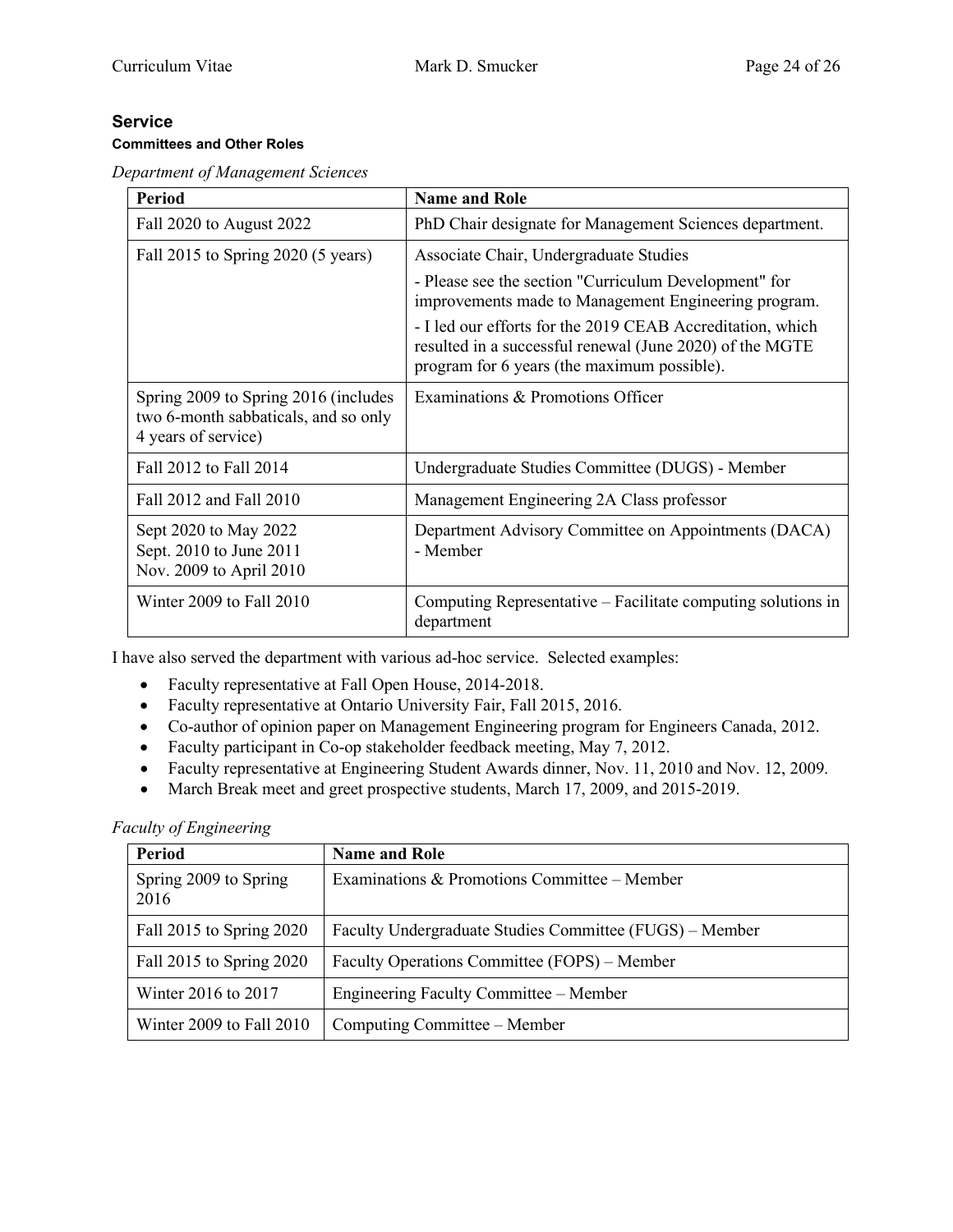# **Professional Activities**

*Society Memberships and Positions Held*

- Member, Association for Computing Machinery (ACM) and ACM Special Interest Group on Information Retrieval (SIGIR).
- SIGIR IRList Editor (mail list moderator), August 2009 to August 2012.

# *Area Chair / Senior Program Committee Member*

- Area Chair (Evaluation of IR) / SPC, ACM Special Interest Group on Information Retrieval (SIGIR) Conference on Research and Development in Information Retrieval, 2014-2022.
- SPC, Conference Human Information Interaction and Retrieval (CHIIR), 2018, 2019.
- Area Chair, ACM Conference on Information and Knowledge Management (CIKM), 2014.

# *Editorial Boards*

- Information Retrieval Journal, July 2014 to present.
- Foundations and Trends in Information Retrieval, February 2014 to January 2019.
- Information Processing and Management, April 2014 to August 2015.
- Book Review Editor, Information Retrieval Journal, November 2011 to June 2014.

# *Text Retrieval Conference (TREC) Track Co-Organizer*

- TREC 2019, 2020, 2021, 2022 Decision Track / Health Misinformation Track
- TREC 2012 and 2013 CrowdSourcing Track.
- TREC 2010 Relevance Feedback Track.

# *Workshop Co-Organizer*

- SIGIR 2013 Workshop On Modeling User Behavior for Information Retrieval Evaluation.
- CIKM 2013 Living Labs for Information Retrieval Evaluation Workshop.
- SIGIR 2010 Workshop on the Simulation of Interaction for Evaluation of Interactive Retrieval Systems.

# *Organizing Committee Member*

- Chair, WSDM 2019, Test of Time Award Committee.
- Co-Chair of SIGIR 2018 Tutorials.
- Co-Organizer, Doctoral Consortium, ACM SIGIR Conference on Human Information Interaction and Retrieval (CHIIR), 2016, 2022.
- Co-Organizer of the 7th annual Symposium on Human-Computer Interaction and Information Retrieval (HCIR 2013).
- Co-Chair of SIGIR 2012 Posters and Demos, Fall 2011-August 2012.
- Publications Chair for the 32nd annual SIGIR Conference, 2009.

# *Program Committee Member*

- ACM Special Interest Group on Information Retrieval (SIGIR) Conference, (fp=full papers, ws=workshops, sp=short paper, pp=posters, t=tutorials, dc=doctorial consortium, and d=demos), 2019 dc, 2018 dc/tut, 2017 dc, 2016 tut/dc, 2015 sp, 2014 dc/sp/t, 2013 fp/pp, 2012 fp, 2011 fp/pp/ws, 2010 fp/pp/d, 2009 fp/pp/d, 2008 fp/pp/d, 2007 pp.
- Conference Human Information Interaction and Retrieval (CHIIR), 2021.
- CHIIR, Best paper committee, 2020.
- WSDM (Web Search and Data Mining), 2020.
- EVIA (International Workshop on Evaluating Information Access), 2016, 2017.